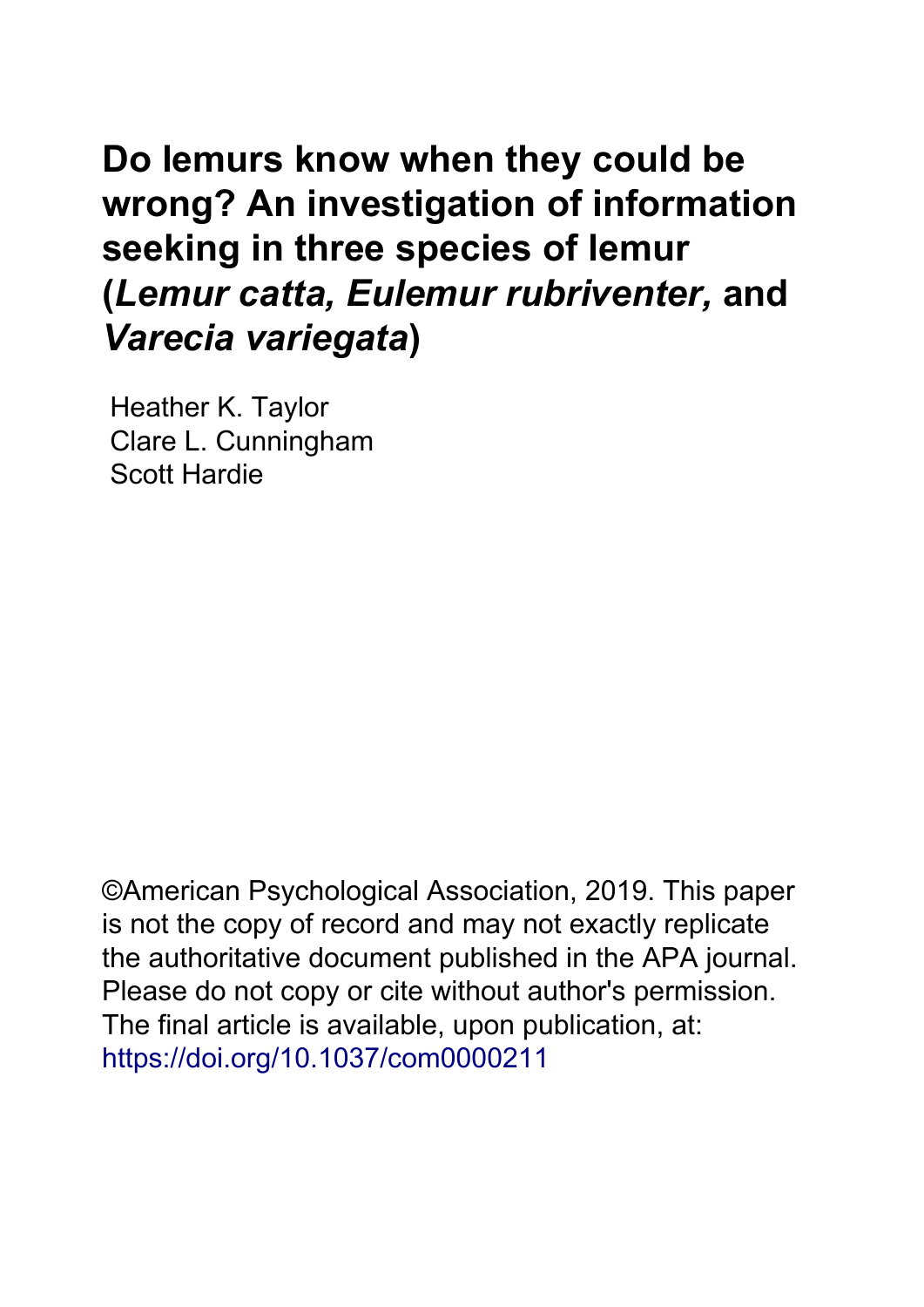| $\mathbf{1}$   | Do lemurs know when they could be wrong? An investigation of information seeking in three      |
|----------------|------------------------------------------------------------------------------------------------|
| $\overline{2}$ | species of lemur (Lemur catta, Eulemur rubriventer, Varecia variegata).                        |
| 3              | Heather K. Taylor, Clare L. Cunningham and Scott Hardie                                        |
| 4              | Evolutionary and Biological Approaches to Behaviour Research Group                             |
| 5              | Division of Psychology, Abertay University                                                     |
| 6              |                                                                                                |
| $\overline{7}$ |                                                                                                |
| 8              |                                                                                                |
| 9              |                                                                                                |
| 10             |                                                                                                |
| 11             |                                                                                                |
| 12             |                                                                                                |
| 13             |                                                                                                |
| 14             |                                                                                                |
| 15             | Footnotes:                                                                                     |
| 16             | Heather K. Taylor, Clare L. Cunningham and Scott Hardie are affiliated to the Evolutionary and |
| 17             | Biological Approaches to Behaviour Research Group, Abertay University, Bell Street, Dundee,    |
| 18             | DD1 1HG, Scotland.                                                                             |
| 19             |                                                                                                |
| 20             | Acknowledgements:                                                                              |
| 21             | We wish to thank the staff at Camperdown Wildlife Centre for their support and assistance      |
| 22             | during data collection.                                                                        |
| 23             |                                                                                                |
| 24             | Correspondence concerning this article should be addressed to Dr Clare Cunningham, Division    |
| 25             | of Psychology, Abertay University, Bell Street, Dundee, DD1 1HG, Scotland, Email:              |
| 26             | c.cunningham@abertay.ac.uk                                                                     |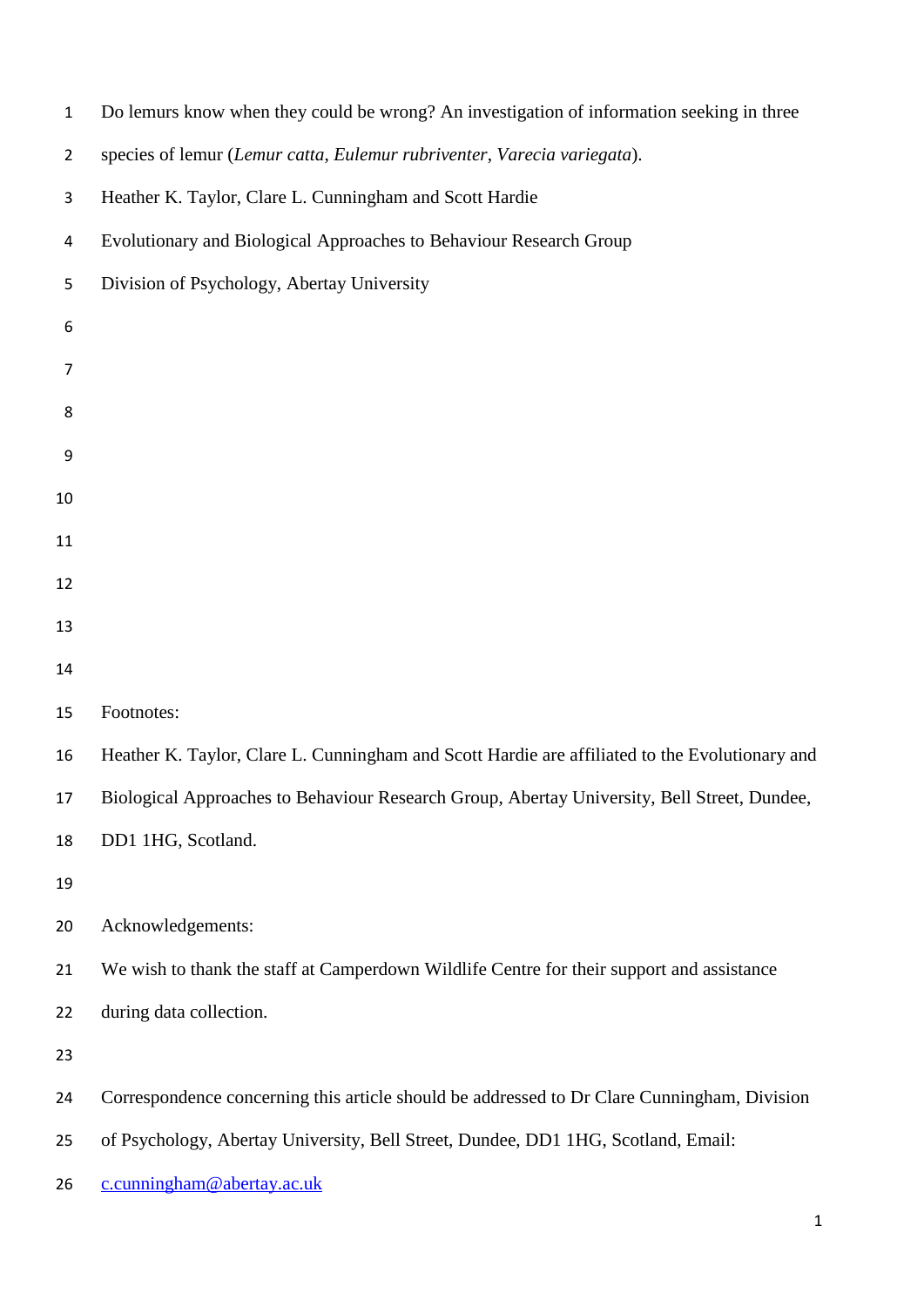Sixteen lemurs, including representatives from three species (*Lemur catta*, *Eulemur rubriventer*, *Varecia variegata*), were presented with a food seeking task where information about the rewards location, in one of two plastic tubes, was either known or not known. We evaluated whether lemurs would first look into the tube prior to making a choice. This information-seeking task aimed to assess whether subjects would display memory awareness, seeking additional information when they became aware they lacked knowledge of the rewards location. We predicted lemurs would be more likely to look into the tube when they had insufficient knowledge about the rewards position. Lemurs successfully gained the reward on most trials. However, they looked on the majority of trials regardless of whether they had all the necessary information to make a correct choice. The minimal cost to looking may have resulted in checking behaviour both to confirm what they already knew and to gain knowledge they did not have. When the cost of looking increased (elevating end of tube requiring additional energy expenditure to look inside - Experiment 2), lemurs still looked into tubes on both seen and unseen trials; however, the frequency of looking increased when opaque tubes were used (where they could not see the rewards location after baiting). This could suggest they checked more when they were less sure of their knowledge state.

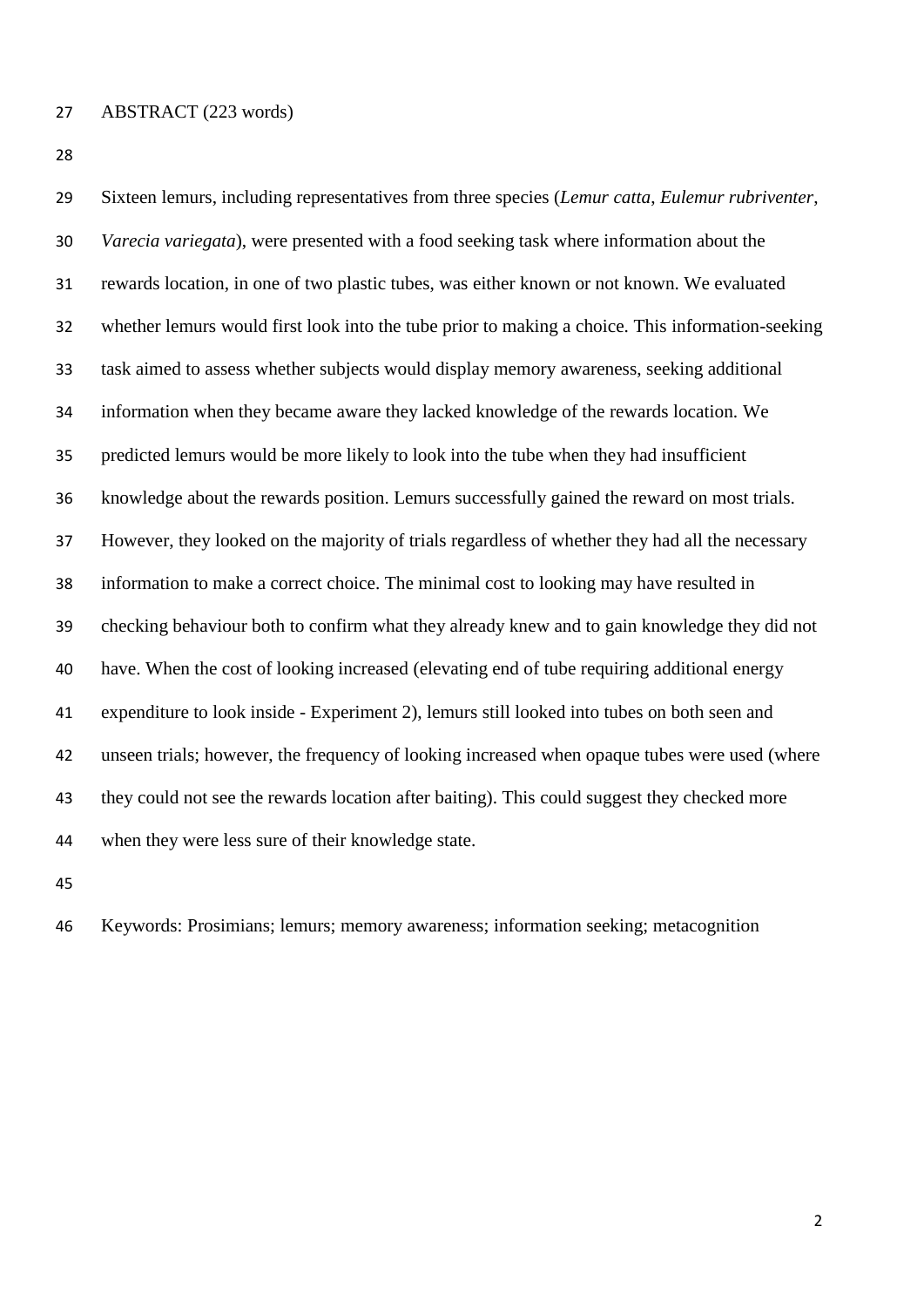Introduction

 An awareness of the contents of memory allows humans to react appropriately when confronted with uncertain situations; they can differentiate between knowing and not knowing, and subsequently seek more information when necessary (Hampton, Zivin & Murray, 2004). Memory awareness represents one component of metacognition, which can be functionally defined as the ability to reflect on the contents of one's own cognition (see Nelson, 1996). Research investigating this ability in humans frequently uses methods reliant on language, with participants making subjective, verbal statements of 'knowing' and 'uncertainty' (Coutinho et al., 2015). As these paradigms cannot be used with non-verbal organisms, Smith et al. (1995) developed a paradigm that both induced a state of uncertainty and presented an objective, behaviourally measurable way of dealing with this uncertainty for use with non-human animals. Utilising psychophysical tests, Smith et al. (1995, 1997) presented subjects with two primary discrimination responses and a third 'uncertain' response that allowed subjects to 'escape' any tests they chose, hypothetically when they were uncertain of the correct response. This escape option allowed subjects to decline trials, instead progressing to an easy, guaranteed win trial. Including this option introduces a meta-level response, allowing subjects to report on their thoughts about whether they know or not.

 Assessment of *uncertainty responding* has produced support for metacognitive capabilities in apes and old world monkeys*.* Apes reliably chose to select an escape response during a searching task when ignorant of a rewards location (Suda-King, 2008; Suda-King, Bania, Stromberg & Subiaul, 2013). Rhesus macaques (*Macaca mulatta*) frequently chose to escape difficult trials (Smith et al., 1997), displayed the ability to generalise this response over a range of tasks (Brown, Templer & Hampton, 2017; Couchman, Coutinho, Beran & Smith, 2010; Morgan, Kornell, Kornblum & Terrace, 2014; Smith, Redford, Beran & Washburn, 2010;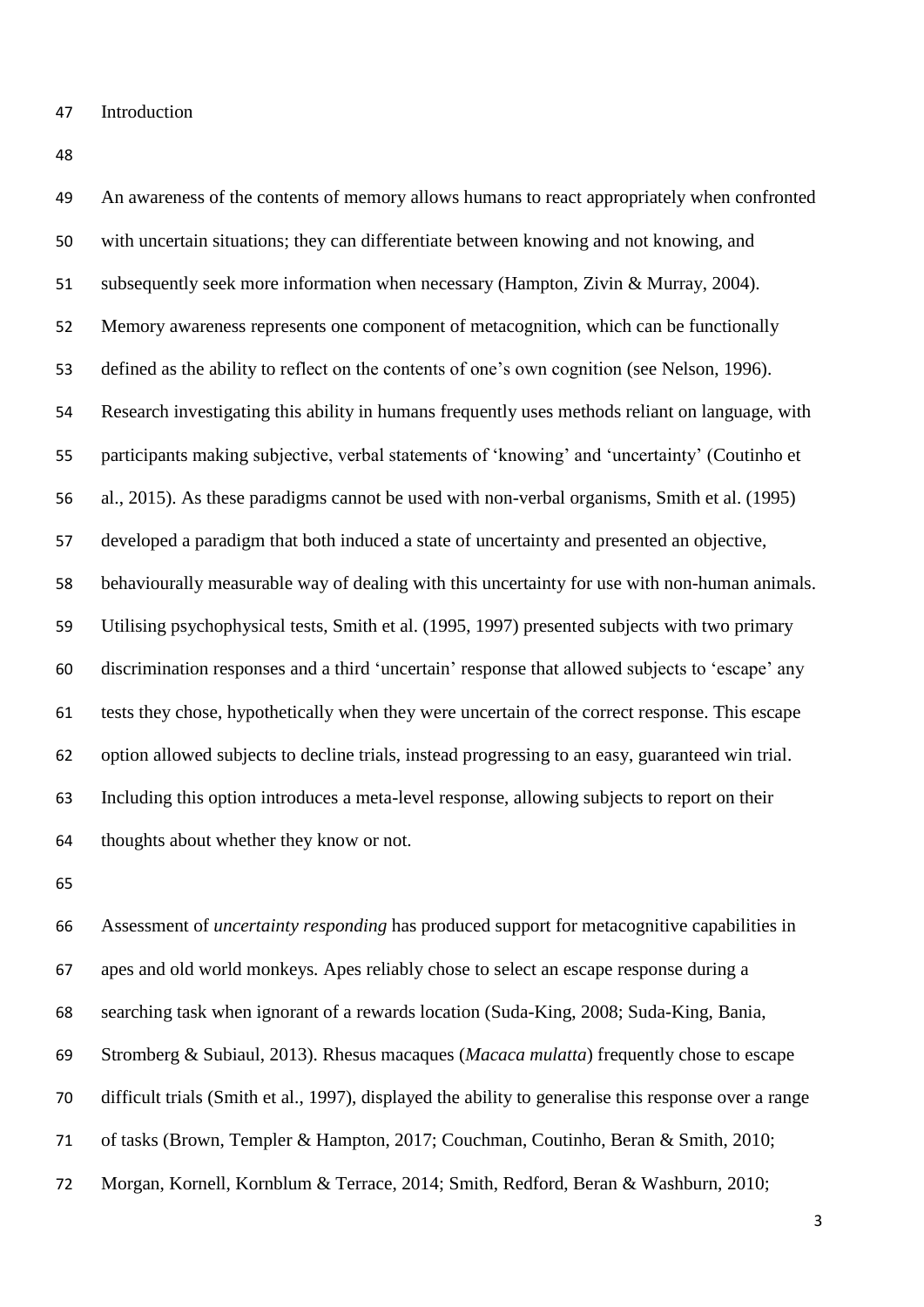Templer & Hampton, 2012) and continued to do so when this response received no reward (Beran, Smith, Redford & Washburn, 2006). Findings from New World monkeys are less conclusive, with capuchin monkeys (*Cebus apella*) often failing to use the escape response as effectively as Old World monkeys, resulting in increased errors during difficult trials (Beran, Perdue, Church & Smith, 2016; Beran, Perdue & Smith, 2014; Fujita, 2009, see Smith, Smith & 78 Beran, 2018, for a review).

 Many uncertainty-monitoring tasks require extensive training. Smith (2009) proposed more naturalistic paradigms would provide less trial-intensive methods, reducing the opportunity for associations to form between particular trial types and uncertain responses, more closely aligning with situations animals may encounter in their natural habitats. To address these concerns, Call and Carpenter (2001) developed an 'information seeking' paradigm incorporating a search task where subjects (*Pan troglodytes*, *Pongo pygmaeus*, *Homo sapiens*) either witnessed the baiting of one of several opaque tubes with a reward, or did not. Subjects displaying meta-memory, and consequently the capacity to reflect on memories of what they had seen, ought to seek more information by looking into the tubes when ignorant of the rewards location i.e. after 'unseen baiting' trials. In contrast, on 'seen baiting' trials, subjects were presented with all the information necessary to locate the reward, and should be able to make a selection without seeking further information (i.e. without looking). Subjects displayed differential looking behaviour across trial type, seeking more information during unseen baiting trials. Call and Carpenter (2001) propose these results support the hypothesis that subjects knew when they did not know where the reward was, and acted to rectify this uncertainty.

 All species of great ape that have been tested have since been found to *seek more information* when presented with an uncertain situation (Beran, Smith & Perdue, 2013; Call, 2010; Call & Carpenter, 2001; Marsh & MacDonald, 2012). Investigation of memory awareness in Old World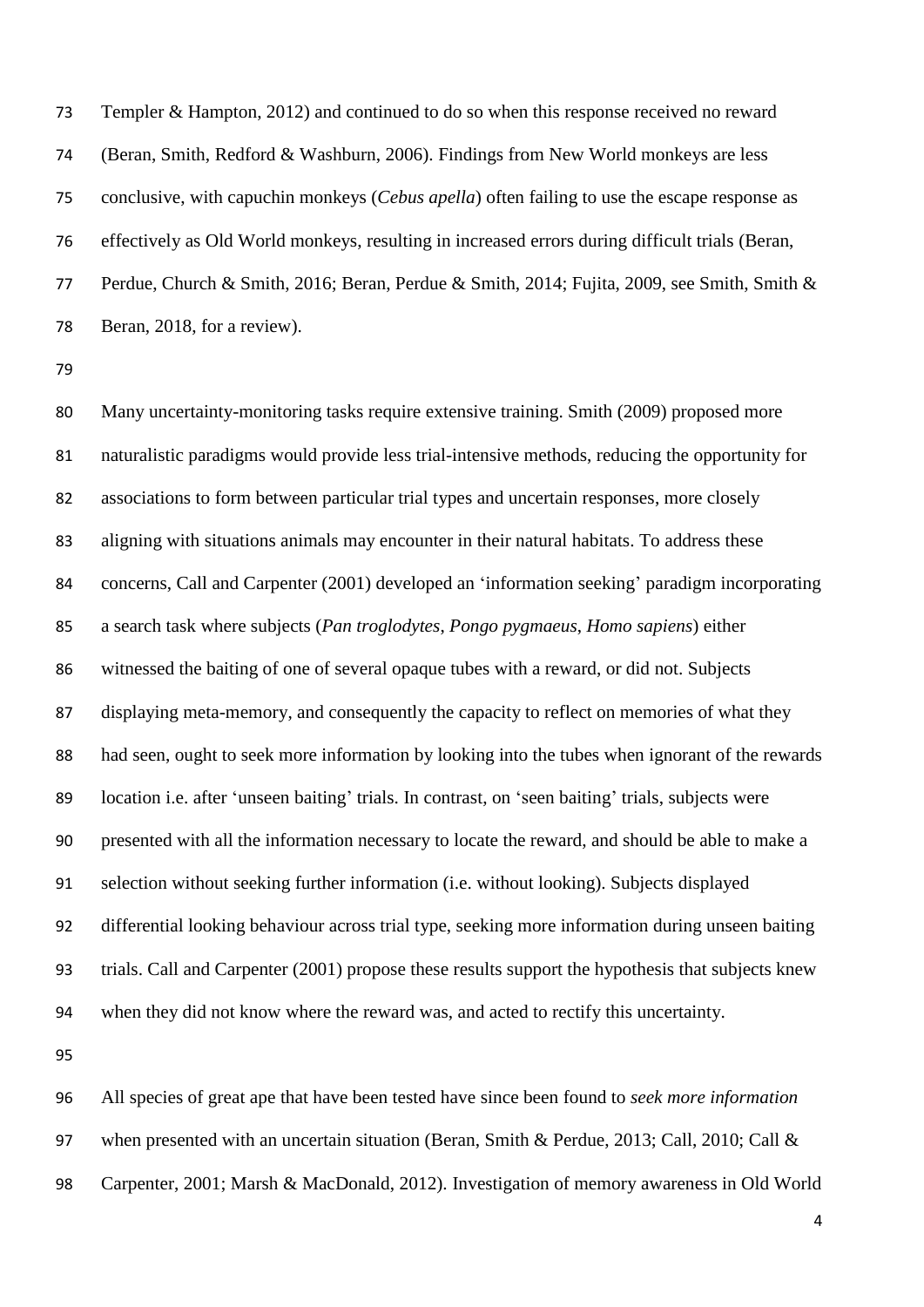monkeys has produced support for information seeking in baboons (*Papio papio*), lion-tailed macaques (*Macaca silenus*) and rhesus macaques (*Macaca mulatta*), with investigation in New World monkeys being restricted to a single species (*Cebus apella*), and providing more equivocal results (Basile, Hampton, Suomi & Murray, 2009; Basile, Schroeder, Brown, Templer & Hampton, 2015; Beran & Smith, 2011; Hampton et al., 2004; Malassis, Gheusi & Fagot, 2015; Marsh, 2014; Paukner, Anderson & Fujita, 2006; Rosati & Santos, 2016; Vining & Marsh, 2015).

 The decreased performance seen in New World monkeys across both uncertainty monitoring and information seeking tasks is of importance when considering the emergence of metacognition across the Primate order. The more limited success of capuchins (*Cebus apella*) may suggest metacognition evolved selectively, or more strongly, following the divergence of New World and Old World lineages. Alternatively, given that assessments to date are rather species-limited, this may reflect a deficit in methodological approach, rather than metacognitive abilities (see Smith et al., 2018 for further discussion). Assessment of metacognition in non- primate species has likewise presented inconclusive findings; for example, in birds (Fujita, Nakamura, Iwasaki & Watanabe, 2012; Goto & Watanabe, 2012), dolphins (Smith et al., 1995) and rats (Foote & Crystal, 2007). Further comparative research is needed to map out the phylogenetic distribution of metacognition across animal specials, providing a clearer view of the evolutionary emergence of these capacities. Lemurs are ideal candidates for this evaluation, representing an early divergence within primates with a unique evolutionary history (see Martin, 2000; Yoder & Yang, 2004; Herrera & Dávalos, 2016), and so providing an important comparative baseline for understanding cognitive evolution in the Primate lineage. 

 In order to succeed during an information seeking task, individuals are required to mentally represent objects that are removed from view, keeping in mind the location of rewards after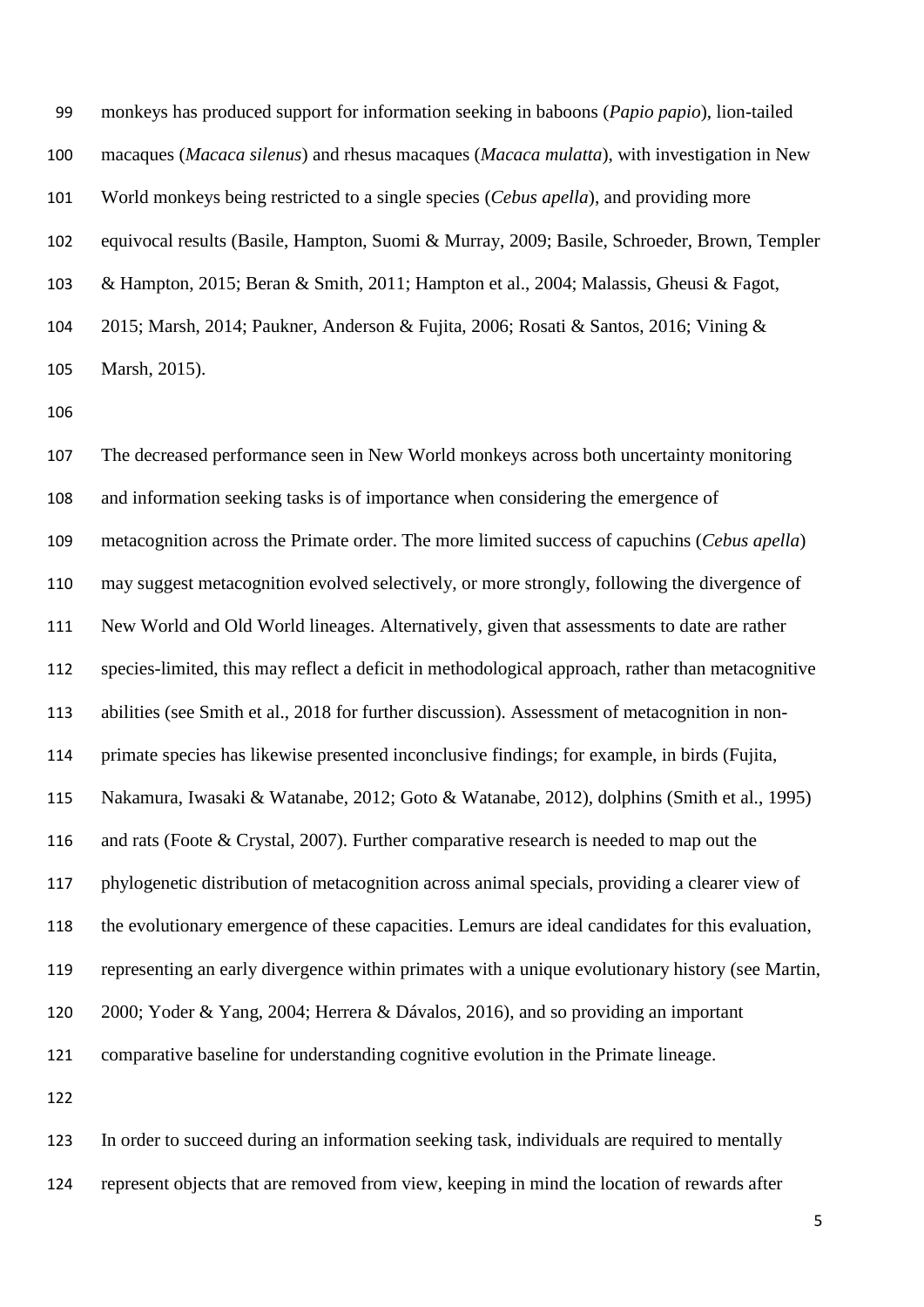witnessing baiting procedures. Previous assessments have found support for this ability in lemurs, with Deppe, Wright and Szelistowski (2009) finding lemurs (*Eulemur fulvus*, *Eulemur mongoz*, *Lemur catta*, *Hapalemur griseus*) displayed proficiency with visible object displacement tests of object permanence. Black (*Eulemur macaco*, N = 3) and brown (*E. fulvus*, N = 3) lemurs have also displayed some proficiency during inferential reasoning tasks. Maille and Roeder (2012) found three lemurs successfully selected a baited cup when offered either visual or auditory information regarding the contents of two opaque cups, one that contained a reward. When presented with auditory information regarding the contents of only the empty cup, one subject selected the correct cup above chance levels. Thus, it may be expected lemurs would be able to keep in mind a rewards location during an information seeking task when baiting of the apparatus was seen or unseen, displaying less looking behaviour when they witnessed the placing of the reward than when baiting was unseen and they needed to obtain further knowledge for success.

 The present study aimed to assess whether three species of lemur (*Lemur catta*, *Eulemur rubriventer*, *Varecia variegata*) could discriminate between knowing and not knowing, seeking more information when required and displaying memory awareness. The use of an information 142 seeking paradigm similar to that developed by Call and Carpenter (2001) presented a more naturalistic and less trial intensive situation than previous uncertainty monitoring tasks (Smith et al., 1995; Smith, 2009). Subjects' looking behaviour was recorded when presented with two tubes, one that was baited with a reward, and either allowed direct visual access to the contents or where contents could not be viewed without looking down the tubes' length. By varying visual access to the baiting procedure, subjects were either given the information needed to select the correct tube or were not. In all trials, subjects were free to seek more information about the rewards location by either looking down the length of the tube to seek visual affirmation, or using olfactory cues to ascertain which tube contained food. Although we cannot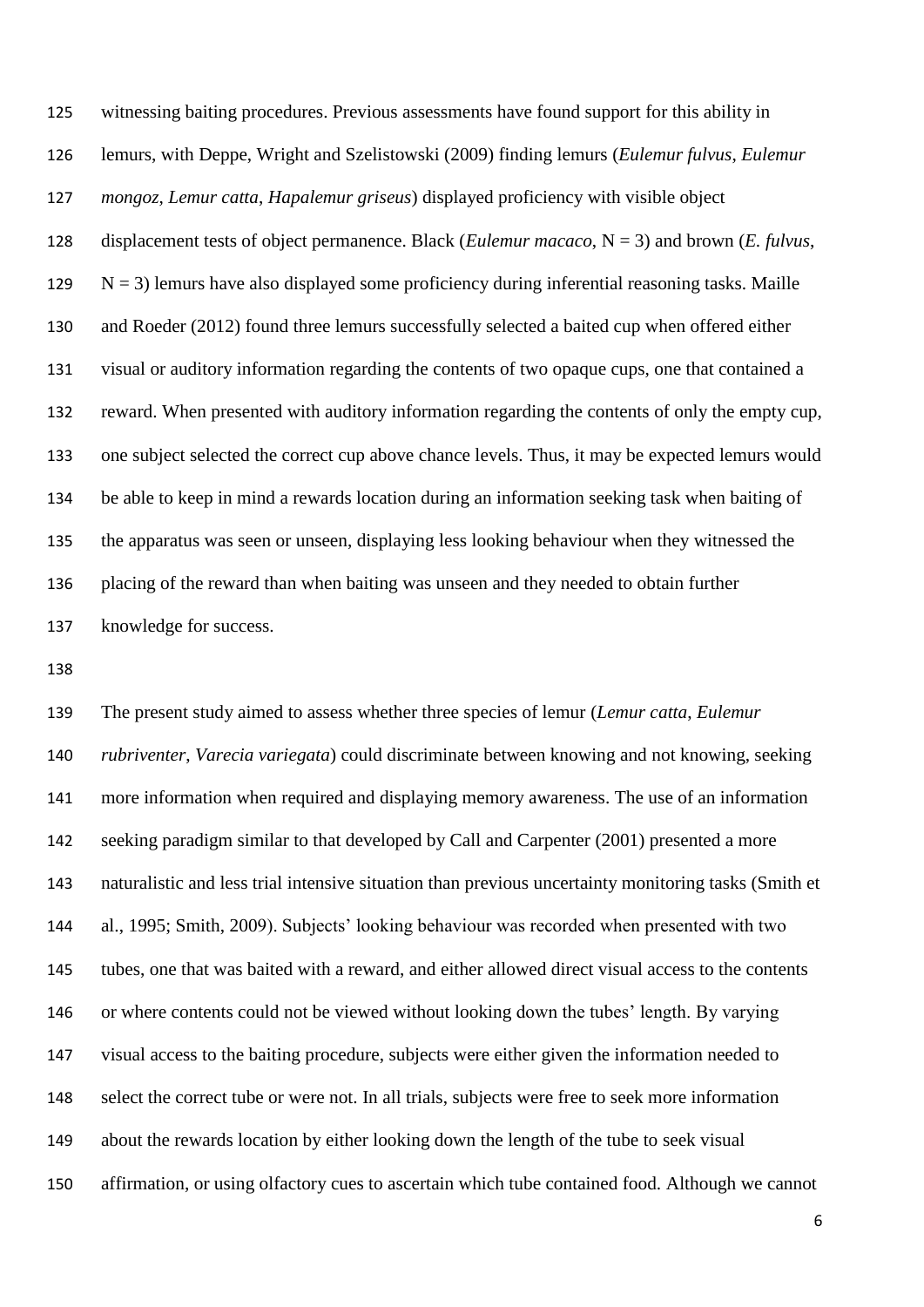distinguish which cue type was used, in all cases, we would expect lemurs to lower their head towards the tube before making a choice in unseen trials. It is head lowering to align with the tube opening that we refer to as a 'look', with the caveat that information gained from looking could be either visual, olfactory, or both.

Methods

Subjects

 Subjects were six red-bellied lemurs (*E. rubriventer*), seven ring-tailed lemurs (*L. catta*) and three black and white ruffed lemurs (*V. variegata*). All subjects were born in captivity and housed in three enclosures at Camperdown Wildlife Centre (Dundee, Scotland), where they had access to both indoor and outdoor areas. Two enclosures contained mixed species groups during training, with red-bellied and ring-tailed lemurs housed in enclosure 1, and red-bellied and black and white lemurs in enclosure 3 (see Table 1). A second group of ring-tailed lemurs were housed in a single species group in enclosure 2. Due to relocation of subjects following training, this became one mixed species enclosure and two single species enclosures during Experiments 1 and 2. During these experiments, a mixed group of red-bellied and black and white lemurs were housed in enclosure 3, with a second group of red-bellied lemurs in enclosure 1, and a group of ring-tailed lemurs in enclosure 2. Each indoor enclosure contained a partition splitting the space into two separate areas, both with an outdoor access hatch that could be closed. As each species in the mixed groups naturally favoured one half of the enclosure, subjects were tested throughout in their species-specific groups. Subjects were fed a daily assortment of fresh fruit, vegetables and barley rings, all of which were freely available during testing, along with fresh water *ad libitum*.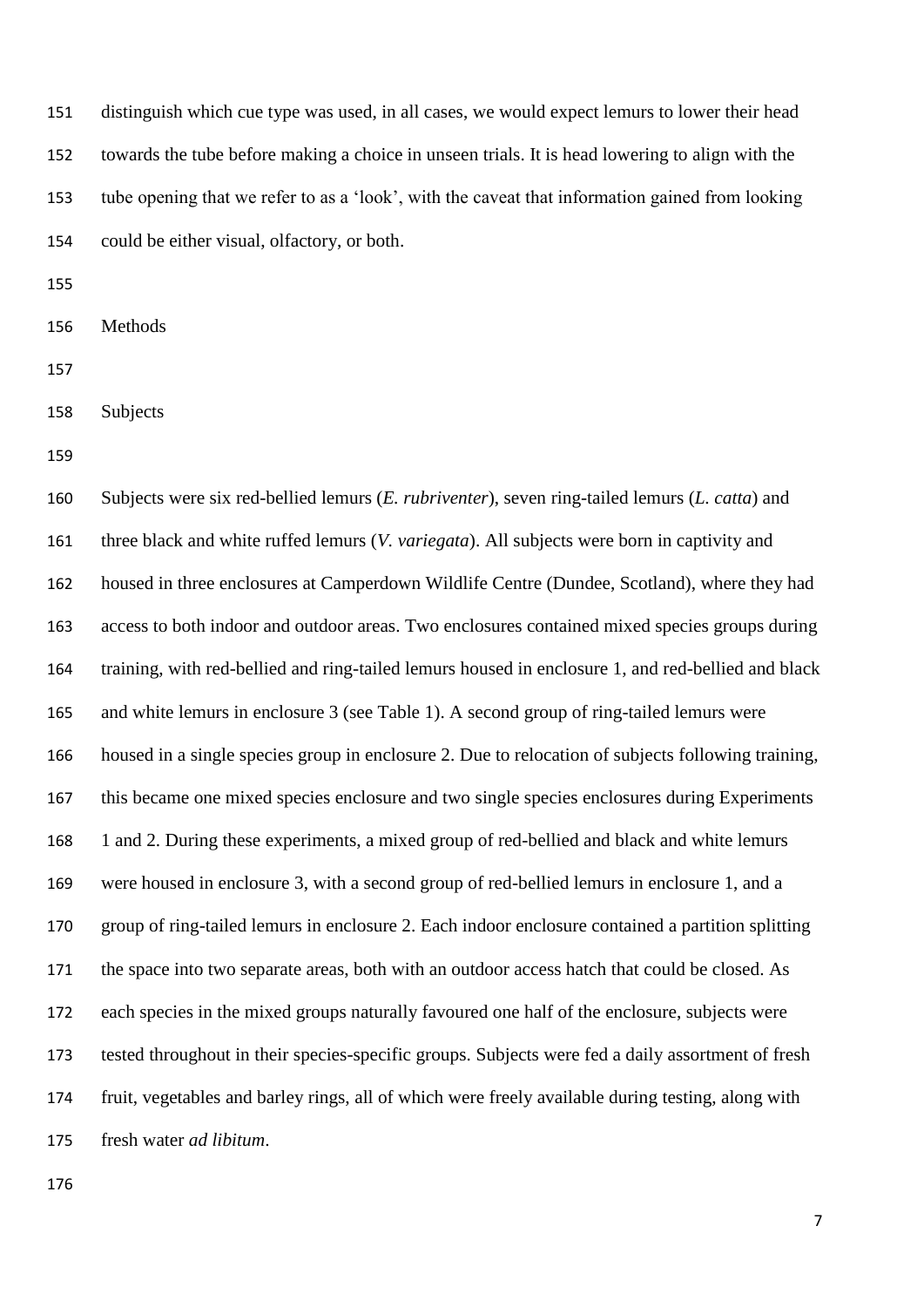Apparatus

 **Figure 1:** (A) Clear tubes used during training and Experiment 2, showing wooden stoppers used throughout testing. (B) Opaque tubes used in Experiment 1 and 2. (C) Wooden ramp used during Experiment 2 to raise the end where subjects made a choice, shown with opaque tubes mounted on top.

 The apparatus consisted of a pair of either clear or opaque acrylic tubes (50cm x 5cm) mounted parallel to one another on top of a wooden board (50cm x 25.5cm) (Figure 1). Two stoppers consisting of a wooden dowel with a block attached to the end (50cm) were used to slide the reward within reach of the subject and prevent it from being knocked back along the tube during the test (Figure 1). A wooden ramp was used during Experiment 2 to raise the height of the tubes at the end where subjects made their selection. The wooden boards holding the tubes could be mounted on top of the ramp, allowing easy switching between either opaque or clear tubes dependent on the trial type. A stopwatch was used to record trial length and inter-trial interval during training, with a handheld video camera used to record all trials during Experiments 1 and 2 for later behavioural coding.

Training with clear tubes

Subjects

 All 16 lemurs took part in initial training (*E. rubriventer*, N = 6, *L. catta*, N = 7, *V. variegata*, N  $200 = 3$ ). Two ring-tailed lemurs in one enclosure (see Table 1) were restricted to their indoor enclosure during testing in order to deny access to the red-bellied lemurs sharing the enclosure who often attempted to enter and disrupt performance. All other groups were tested in their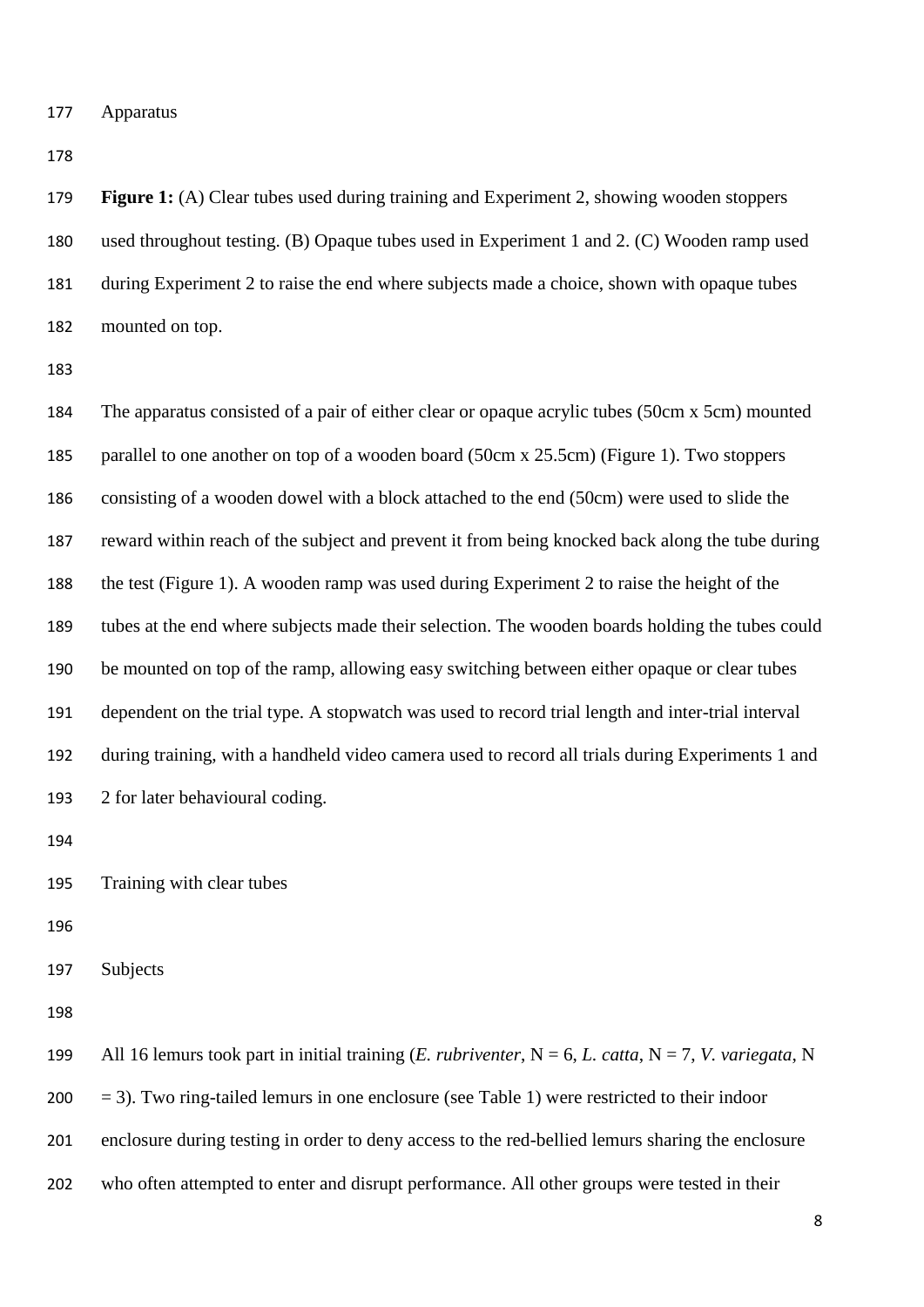respective indoor areas, with free range between indoor and outdoor enclosures available throughout testing.

Procedure

 Clear tubes were used during training, allowing subjects to easily see the whole length of the tube giving direct visual access to the reward (Figure 1a). This familiarised subjects with the task demands, with the direct visual access aiming to present an easier task than being required to attend to either the baiting procedure or to seek more information when presented with opaque tubes during later experiments. Tubes were presented at floor level meaning the lemurs could easily see the reward from a seated position. If subjects chose to seek either visual or olfactory information of the tube's contents, they needed to lower their head near to the floor until it was level with the entrance of the tubes. This would be unnecessary effort not required to make a correct selection during training with clear tubes.

 Individuals were not separated from their group for testing. We continued to present the apparatus to the group until all those motivated to participate had completed the necessary trials to reach criterion. This may have resulted in over-training of the 'correct' response in individuals who continued to interact with the apparatus after reaching criterion performance (for further explanation of potential impact, see results). This was however preferable to unnecessary stress induced by separation from the group. Testing in the group also represents a more ecologically valid environment for skill acquisition and learning. The total number of trials individuals completed are reported in the results. If more than one individual was present within the testing area, the test subject was considered as the individual situated in front of the apparatus, at the open end of the tubes, with the experimenter ensuring this individual visually attended to the apparatus at the onset of each trial.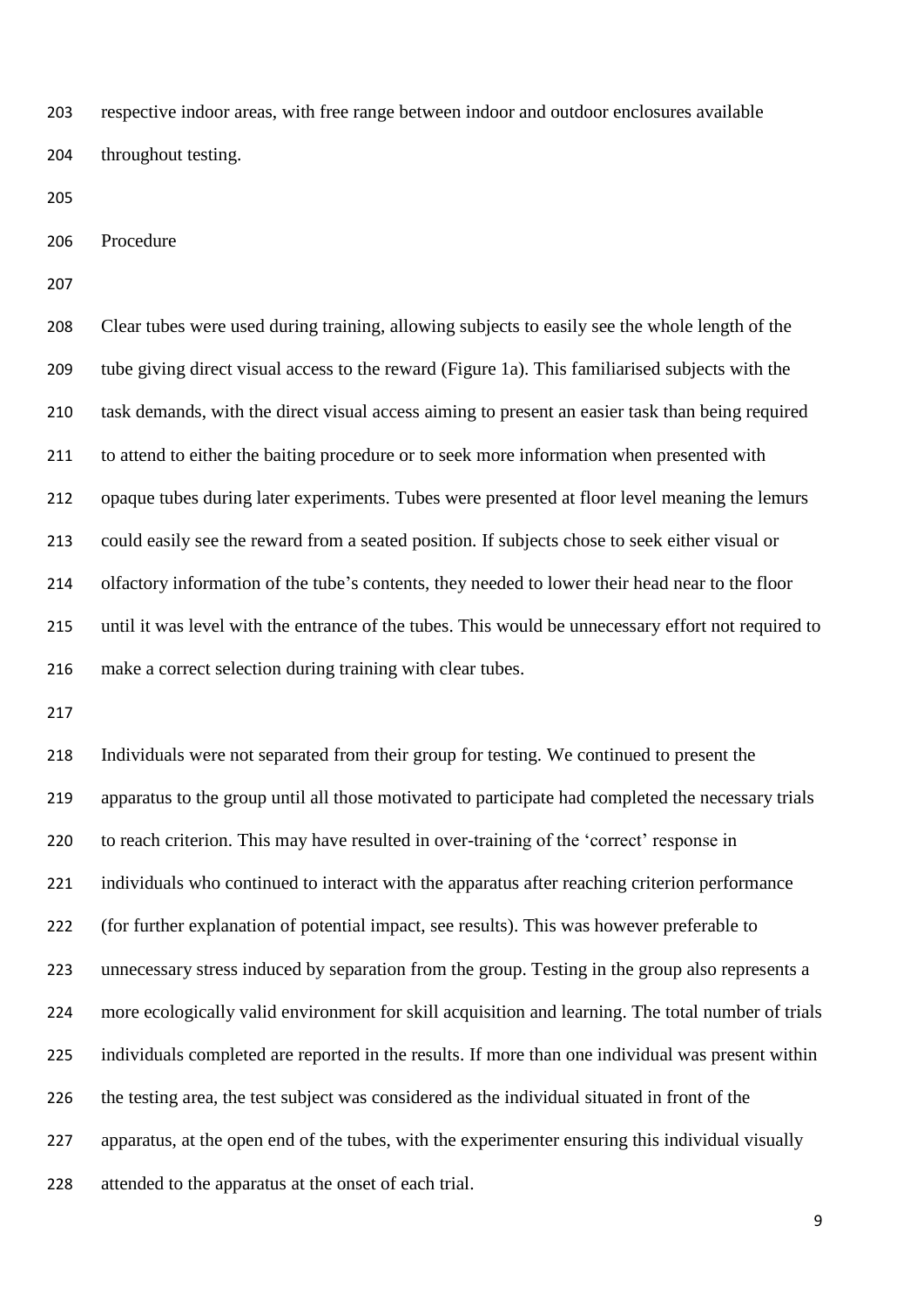The experimenter was located within the lemur enclosures throughout testing but as far away from the testing area as space would allow. Subjects were presented with two clear tubes, one of which was baited with a reward and one that was not. Red grapes were used as the reward for all lemurs except one, who after displaying a lack of interest in multiple trials using grapes showed a preference for barley rings. Seen trials consisted of the subject being shown the reward before the experimenter used a closed hand containing the food to place it in one of the clear tubes in full view of the subject. Using only one hand to bait the tube in the seen trials reduced task demands as subjects did not need to understand 'transparency', with subjects able to use hand movements to select the correct location independently of visual exploration of the tubes. In contrast, during unseen trials, the subject was not shown the reward before baiting. The experimenter placed both closed hands into the clear tubes simultaneously. One hand contained the reward that was surreptitiously deposited into either the left or right tube. From the lemurs' 242 point of view, when they had not seen which tube was baited, both tubes could potentially contain a reward. In unseen trials, visual or olfactory exploration was therefore necessary to distinguish which tube contained the reward. Although inclusion of seen and unseen baiting was not essential during the training phase as lemurs could 'see' the reward through the clear tube, both trial types were given to maintain consistency with later experimental conditions.

 Subjects were required to select a tube following the baiting procedure, which was either seen or unseen by the subject, with the location of the baited tube varying from left to right. Trial type (left/right, seen/unseen) was randomised, with the only contingency being that the same trial type was not presented more than twice in a row to prevent facilitation of side bias. Subjects 252 were given a maximum trial length of 60 seconds, and a minimum inter-trial interval of 20 seconds, following which the apparatus were re-baited and a new trial began. Subjects were considered to have made a selection once they placed their hand inside a tube, reaching for the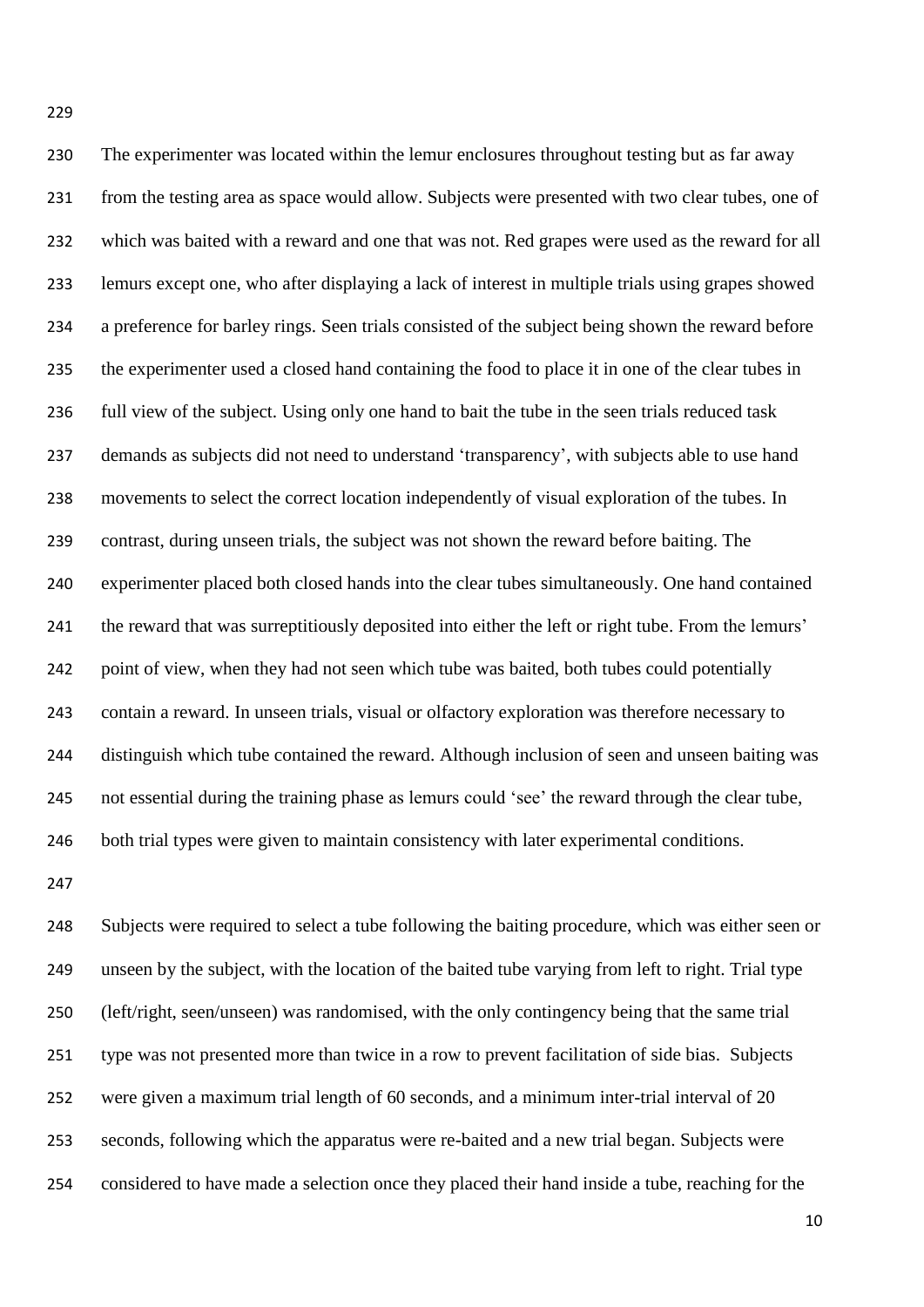reward. They were classified as correct if they reached into the baited tube, and incorrect if they reached into the tube that did not contain a reward. If the correct tube was selected, the food reward was slid to within reach allowing subjects to retrieve it, whereas if the incorrect tube was selected the subject was unrewarded. If a subject placed their hand in to one tube and then the other, the tube they selected first was taken as their choice. There were no instances of subjects placing both hands into both tubes simultaneously. If a selection was made within the trial period, regardless of correct or incorrect, the trial ended and the inter-trial interval began. If subjects made no selection within the maximum trial length of 60 seconds, the inter-trial interval occurred and then the next trial began with the tubes being re-baited according to the trial schedule. For each trial, subject ID, trial type and whether the subject selected the correct or incorrect tube were noted.

Analyses

 In order to pass the training phase, subjects were required to achieve 9/10 correct responses over two consecutive blocks of 10 trials. All subjects received 10 trials per block, regardless of response type (correct or incorrect). For example, if a lemur gave two incorrect responses on the first two trials, they could not reach criterion performance on that block. However, they would still be given the remaining eight trials of that block, and then proceed to the next set of 10 trials where 9/10 correct responses were needed to be on track for criterion performance. Wilcoxon signed rank tests evaluated whether trial type (seen or unseen) affected number of correct responses and if subjects were more likely to make a correct selection when the reward was presented on the left or right side.

Results and discussion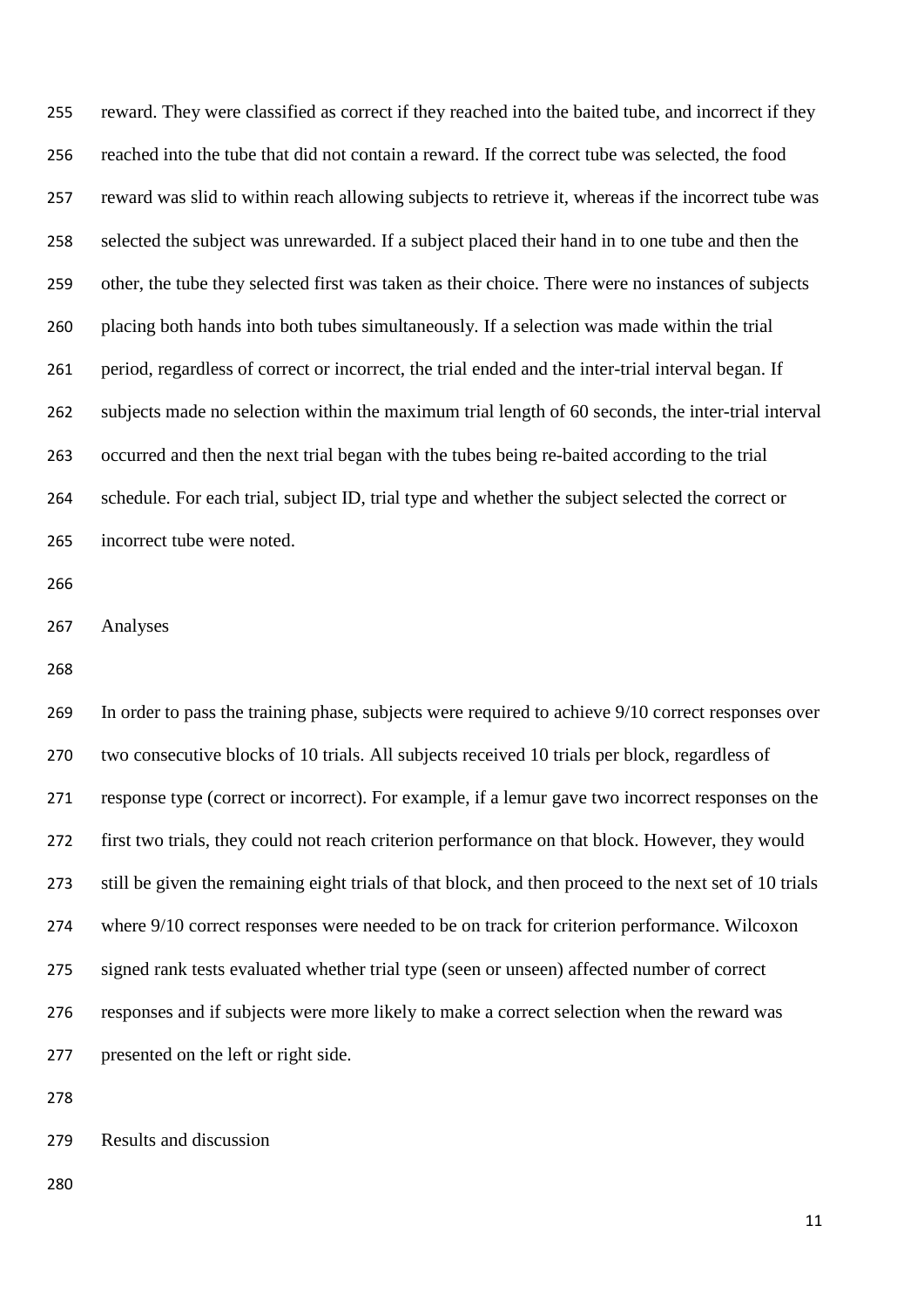281 All subjects that completed this phase  $(N = 12)$  successfully passed 10/10 trials in the first two blocks (Table 1). Four subjects failed to complete the task, and therefore did not progress to the testing phase. BW3 and RB4 showed little interest in participating, rarely approaching the apparatus or attempting trials. The youngest subject tested, RB3, showed interest but failed to understand the task requirements, never placing her hand inside a tube. In order to give a fair assessment of these subjects' abilities, they were each presented with 50 trials; however, none obtained a reward on any presentation. They were therefore excluded from further testing. The remaining unsuccessful subject, RT3, was unable to access the materials due to monopolisation by other subjects and so did not participate in testing.

 **Table 1**: Subjects' age, sex, enclosure number, experiment participation and trials to criterion performance (9/10 correct responses in two blocks of 10 trials) in the training phase.

 The total number of trials presented to each subject in the training phase ranged from 20-46 295 (Mdn = 26.5) (although criterion was reached by all those that passed (N = 12) in the first 20 trials). This variation was because subjects were not separated for testing and were free to participate in all presented trials. Although separation would have been preferable, the enclosure design did not allow for easy manoeuvring of individuals and would have caused unnecessary stress that would be detrimental to task performance and welfare of the lemurs. For illustrative purposes, this meant the individual that completed the most trials (46) completed 20 trials to reach criterion and then made a response on a further 26 presentations of the apparatus. We hoped to only bait the apparatus when the target individual was in the vicinity to remove the possibility of other subjects receiving more trials. However, due to the initial novelty of the apparatus, lemurs tended to crowd making it impossible to restrict access to one individual on all trials. This was rectified in later experiments where it was possible to limit access by non-tested individuals. In total, 352 trials were given across all twelve subjects, of which 351 were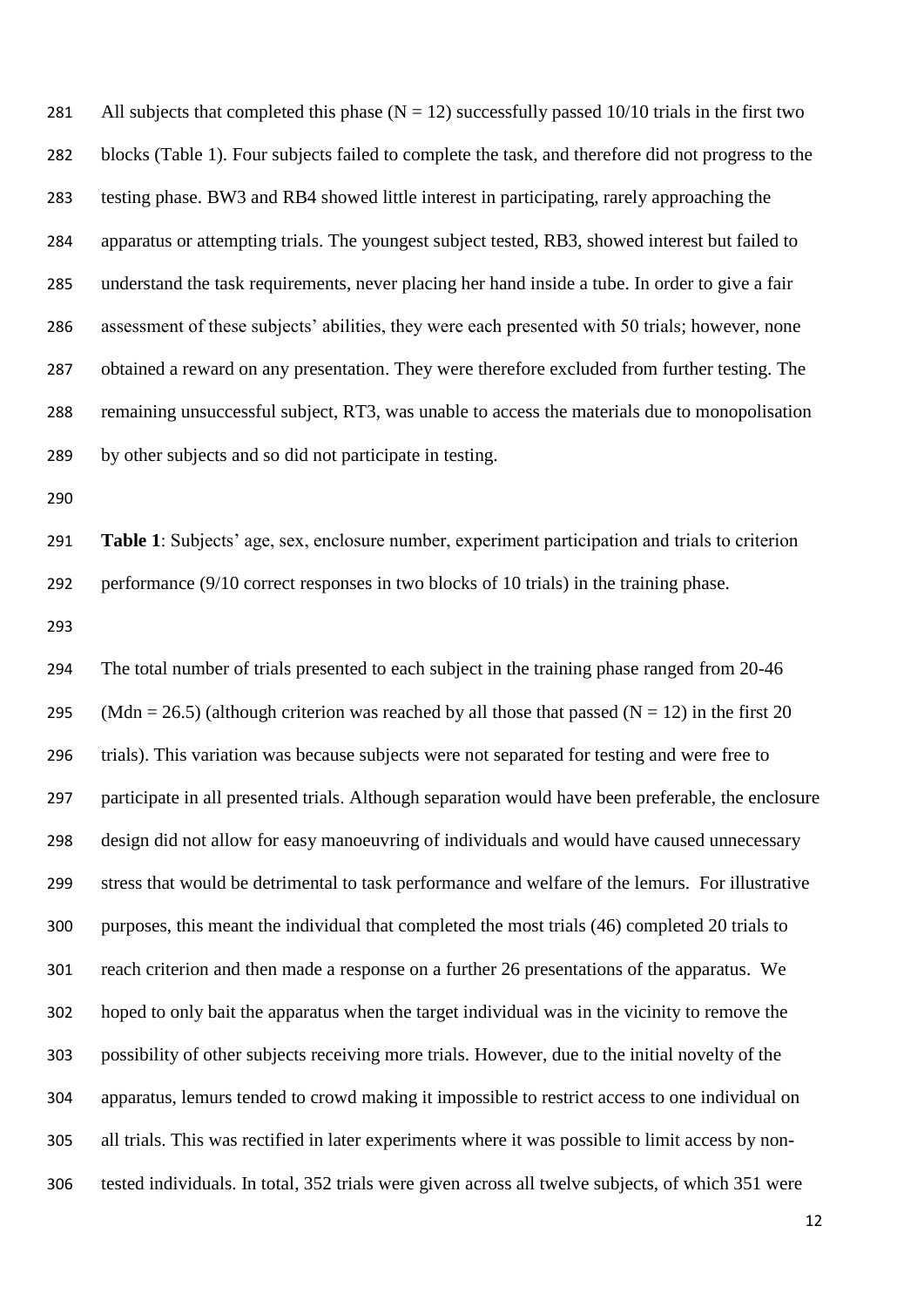correct. Lemurs who participated in testing made a response on all trials. Only one incorrect response was given by subject (RB2), who selected the non-baited tube after completing the first two blocks where she successfully reached criterion performance.

 Considering all trials subjects completed, whether the trial was 'seen' or 'unseen' did not 312 significantly affect number of correct choices made by subjects (Wilcoxon signed rank:  $W =$ 313 10.0,  $p = 0.916$ ,  $N = 12$ ). There were no significant differences in number of correct choices 314 dependent on side of presentation (Wilcoxon signed rank:  $W = 14.5$ ,  $p = 0.400$ ,  $N = 12$ ). That there were no effects on accuracy is not surprising given that subjects were almost at ceiling, with only one incorrect response overall.

 Despite the use of clear tubes permitting direct visual access to the reward, subjects bent down to look along the tube's length, or potentially to seek olfactory information about the tubes contents, in almost all trials (although we did not quantify how often this occurred). It is possible that they struggled with the transparent nature of the tubes, failing to understand that the object seen through the tube was the same object seen when looking into the tube. The black and white lemur group particularly seemed to struggle in early trials with the relationship between reaching inside the tube and obtaining the reward, initially attempting to gain access to the reward through the tubes' outside wall before making the correct response. This finding is in line with MacLean et al. (2013) who found performance improved over testing when assessing lemurs (*Eulemur macaco*, *Eulemur mongoz*, *Lemur catta*, *Propithecus coquereli*, *Varecia variegata*) ability to reach around to the opening of a transparent tube to retrieve a food reward, rather than attempting to access the reward through the side of the tube. 

Experiment 1: Looking behaviour to supplement knowledge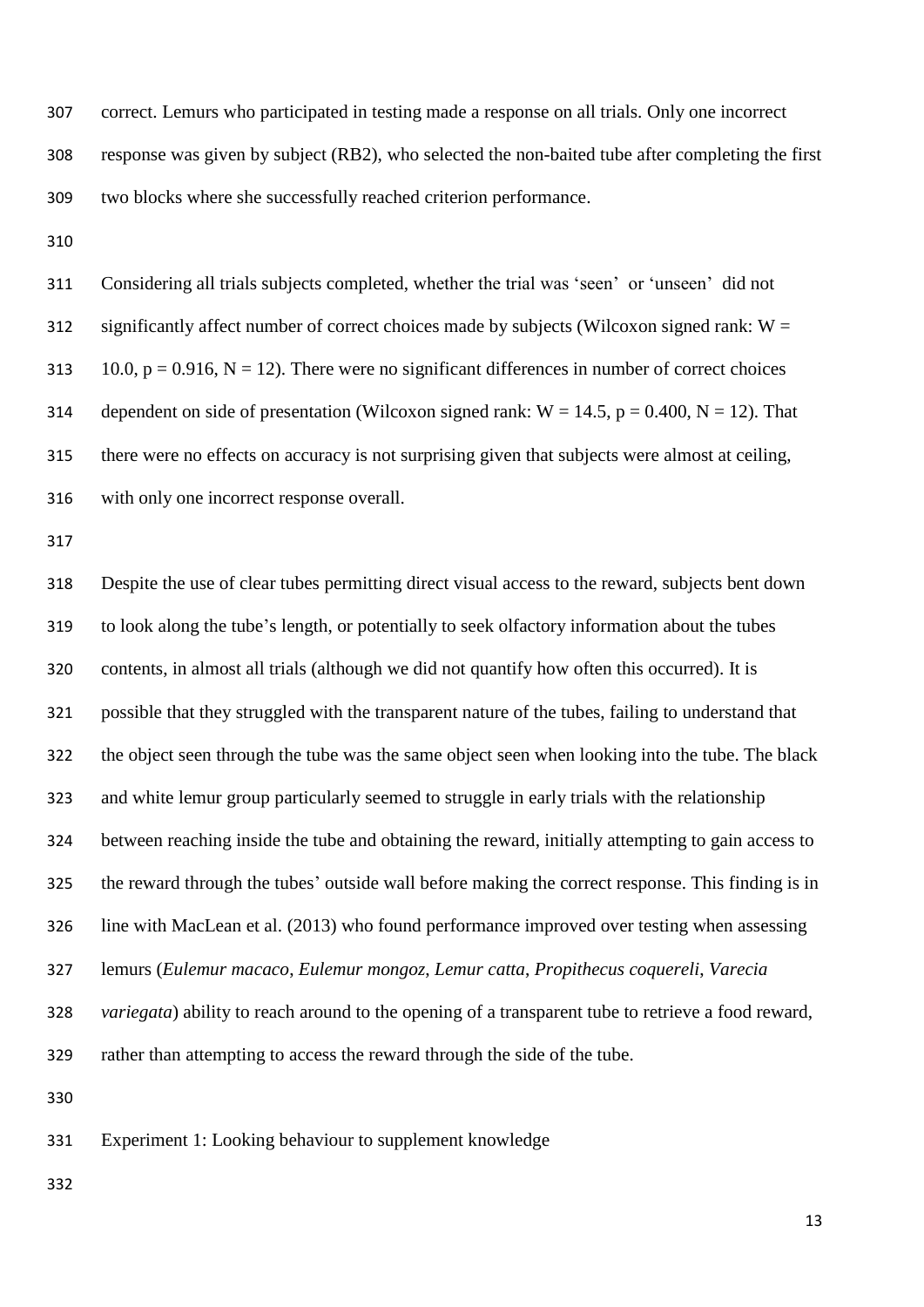Subjects

 Before Experiment 1 began, two ring-tailed lemurs were relocated to an alternative enclosure at the zoo, with two individuals dying shortly after this move (see Table 1). Consequently, 10 subjects who successfully completed training took part in this experiment. This included four ring-tailed lemurs, four red-bellied lemurs and two black and white ruffed lemurs. The issue of dual species occupation in one enclosure was eliminated by the relocation of the two ring-tailed subjects. Therefore, all subjects were tested in species groups in their indoor enclosures, with access to the outdoor enclosure freely available.

Procedure

 Brown opaque tubes were used in order to obstruct subjects' view of the reward (Figure 1b). In conjunction with the presentation of materials at floor level, this aimed to ensure subjects could not see the reward's location and encountered a physical cost (effort needed to bend down until their head was level with the tubes entrance) in order to seek the reward. The experimenter was again situated within the enclosure, presenting subjects with two tubes in the same way as for the training phase, one of which contained a reward. Tubes were only baited when the target individual entered the vicinity of the apparatus. The positioning of the reward, reduced novelty of the task and smaller numbers in the enclosures allowed us to control access by individuals not being tested so all subjects received the same amount of trials in Experiment 1. Red grapes were used as rewards for all lemurs.

 The baiting procedure was either seen or unseen by subjects, with the reward's location being either the left or right tube. The method of baiting was the same as for the training phase; thus, lemurs had the knowledge needed to make a correct response on the seen trials, but not on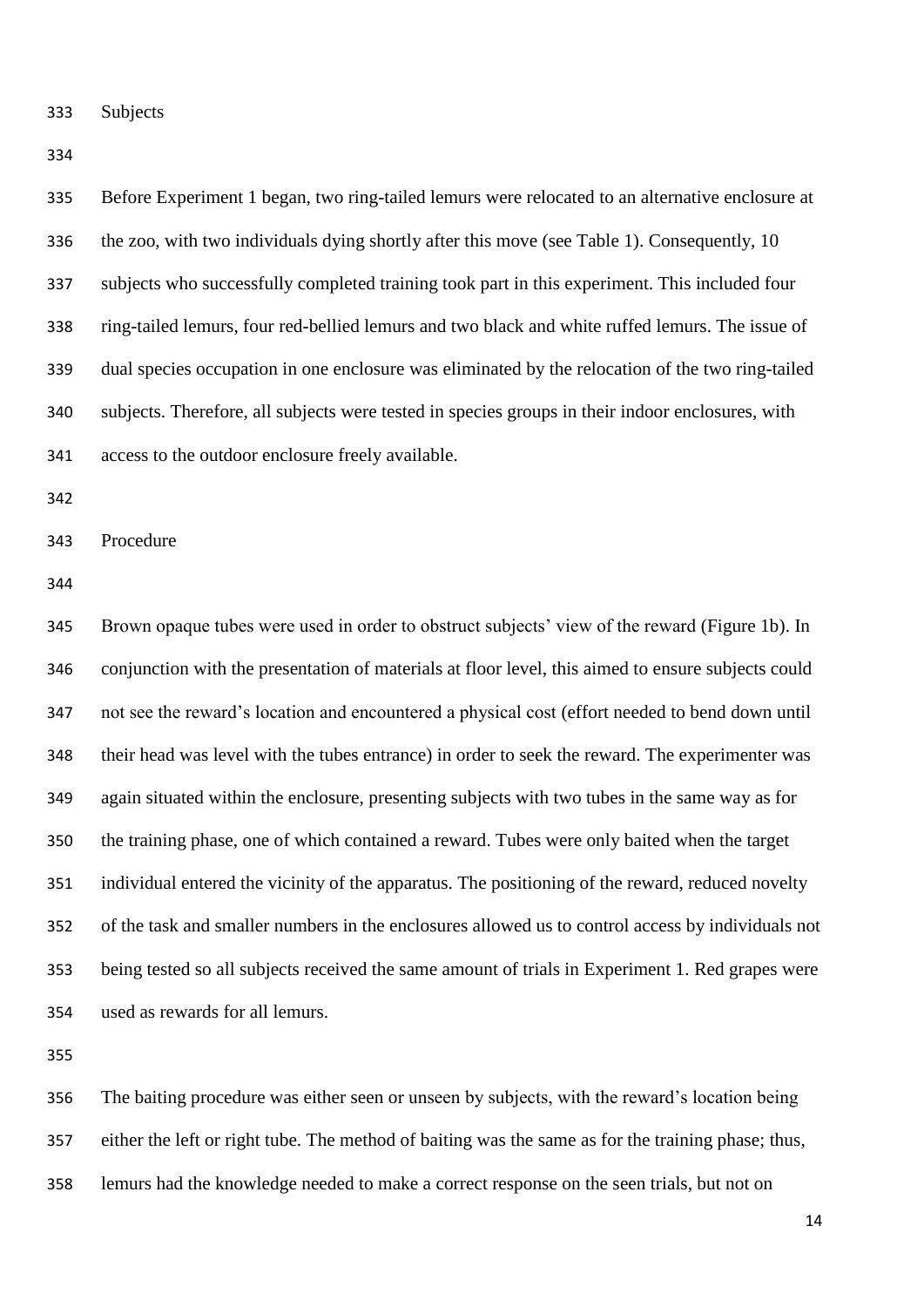unseen trials. Only by seeking more information, either looking down the tube's length or smelling the contents of the tube, could they determine the location of the reward on the unseen trials. Trial type was once more randomly assigned, with the same trial type presented no more than twice in succession. Subjects completed 20 trials in total, consisting of equal numbers of seen/unseen and left/right trials. Trials were recorded using a video camera for later coding, with subjects given a maximum of 60 seconds to attempt a trial, and a minimum inter-trial interval of 20 seconds. Trials ended following a correct or incorrect selection (insertion of hand into a tube in an attempt to retrieve the reward), or after 60 seconds if no selection was made. If subjects performed looking behaviour but failed to select a tube within the 60-second trial period, they were marked as making no selection. The apparatus were removed from reach as soon as selection was made to prevent subjects being able to reach into both tubes.

 Experiment 1 aimed to assess the subjects' information seeking behaviour; therefore the number of looks into each tube, and correct or incorrect selection were all coded from video recordings. A 'look' was defined as the subject lowering their head until the tube opening was at eye level. On some trials, lemurs would look into the tube multiple times and so we recorded total number of looks per trial. To be scored as a repeated look, the subject needed to make an initial look and then lift its head away from the tube opening, before bending down to look for a further time. If subjects followed the baiting process and were capable of discriminating between knowing the reward's location or not, they were predicted to display more frequent looking behaviour on unseen than seen trials. In addition, trial duration was measured, assessing whether subjects' latency to selection increased during unseen trials where they were required to seek more information. Intra-rater reliability (IRR) was calculated using intra-class correlation coefficient (ICC) on number of looks per trial, with 20% of trials re-coded by HKT. ICC estimates and their 95% confidence intervals were calculated using SPSS v25, based on a single rater, absolute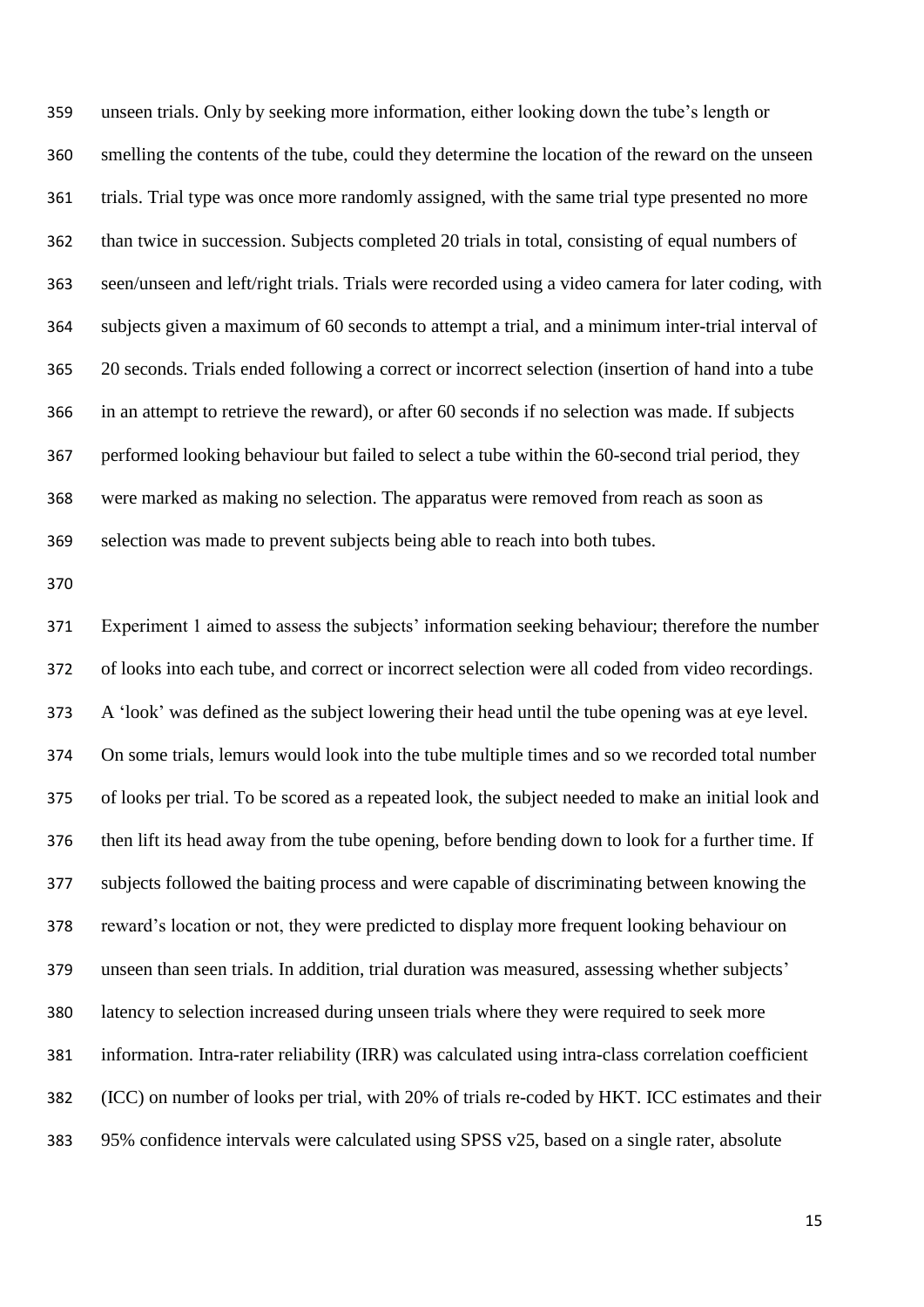agreement, two-way mixed-effects model (Koo & Li, 2016). The ICC was found to be excellent 385 at 0.98 (CI's = 0.96, 0.99).

Analyses

 Individual performances were evaluated using binomial tests to determine whether lemurs were selecting the correct tube significantly above chance across all 20 presentations (seen and unseen). An extension of GZLM, Generalized Estimating Equations (GEE), was used to build models to assess the effect of trial type (seen or unseen) on the number of correct responses and whether subjects looked inside the tube before making a selection. GEE is suited to analyses of small (10 or more subjects), non-normally distributed, dependant data and can support many different types of variable such as binary or counts (Garson, 2013). All analyses were conducted in SPSS V25.

 A series of models were run to evaluate the effect of trial type and looking behaviour on performance. The first model set were specified as binary logistic (for yes/no responses) with a logit link function and response (correct or incorrect) as the dependent variable and subject identity included as a within subject factor, and trial number as the between subject factor. Trial type (seen or unseen) and presence or absence of looking behaviour used as factors. Full details of goodness of fit and parameter estimates of all models can be found in the Electronic Supplementary Materials (ESM); only results from the best fitting models are reported here. For the GEE analyses, trials where the subject did not make a choice were removed as no response does not necessarily represent a lack of knowledge. A model-based estimator was used due to small sample size (Garson, 2013) and the working correlation matrix was specified as 'independent' meaning trial response outcomes were assumed to be independent of each other in all models. A second series of models were specified using a Poisson distribution (for counts),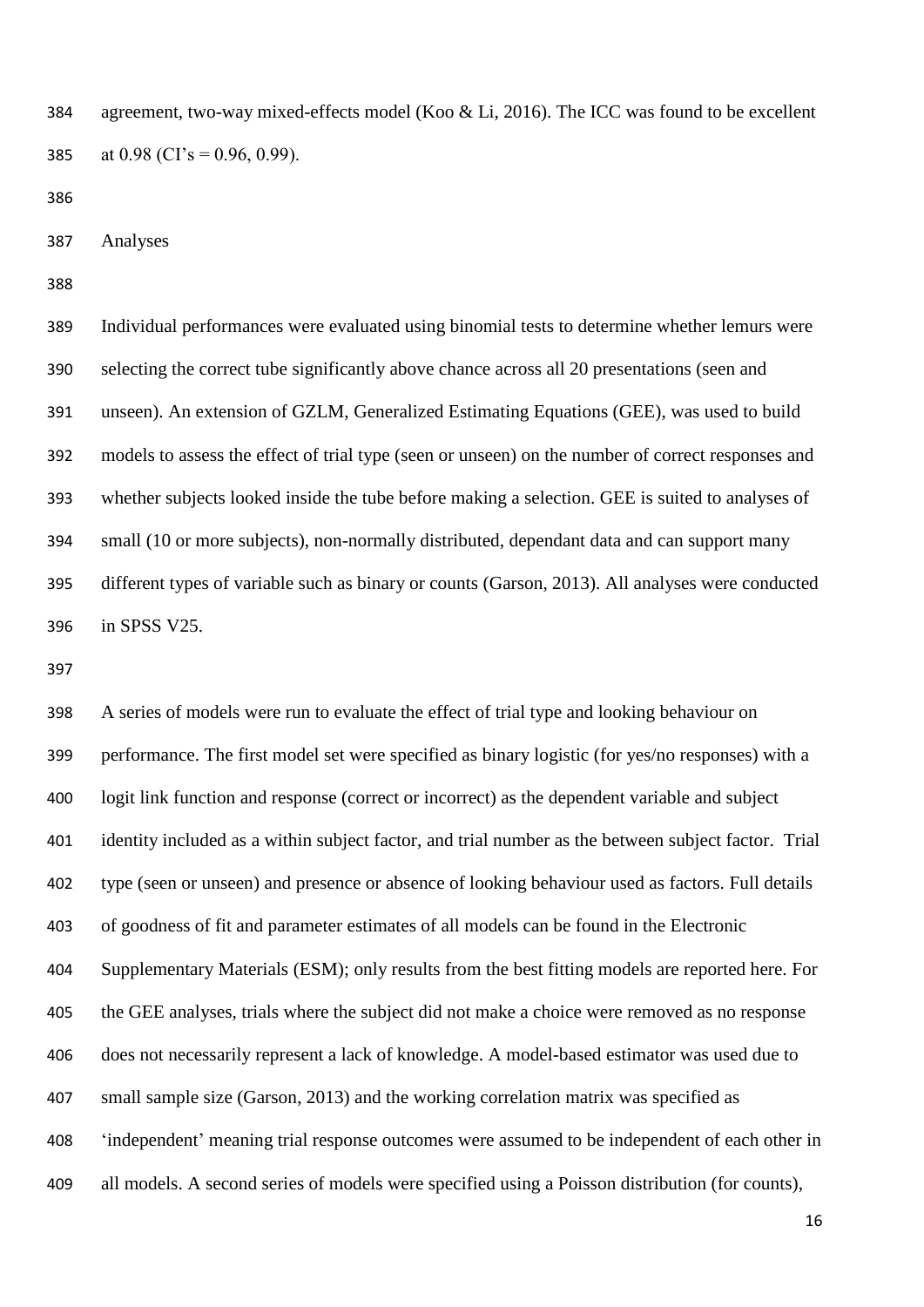with a log link function, with number of looks before selection as the dependent variable. Trial type (seen or unseen) was included as a factor, along with subject identity as a within subject factor and trial number as the between subject factor, with a model-based estimator and independent correlation matrix. Details of all models can be found in the ESM with results from the best fitting models (when more than one model was run) reported here based on QIC values. A final set of GEE models assessed response time differences by trial type (seen or unseen) with 417 the assumption that not knowing the rewards location would increase trial duration as they sought further information. For this analysis, trials where no selection occurred were again omitted to avoid skewing the data when trial time reached its maximum. A linear model with identity link function was specified with a model-based estimator procedure due to small sample size. Trial type was added as a factor, and subject identity as the within subject factor and trial number as the between subject factor (see ESM for full details of all models). All tests were two-tailed and alpha was set at 0.05 throughout. Results and discussion Collectively, subjects made a response on all but 11 trials where no choice was made within the maximum trial duration. Looking at individual responses, 9/10 subjects performed significantly above chance (when considering only the trials where a response was made), consistently selecting the correct tube across all trials (seen and unseen) (Table 2). The poorer performance of RB1 may have been due to the young age of this subject who turned two years old during testing. **Table 2**: Number of correct and incorrect responses, no selections and binomial results by

435 subject in Experiment 1 (\* = significant at 0.05 level, \*\* = significant at 0.01 level). If subjects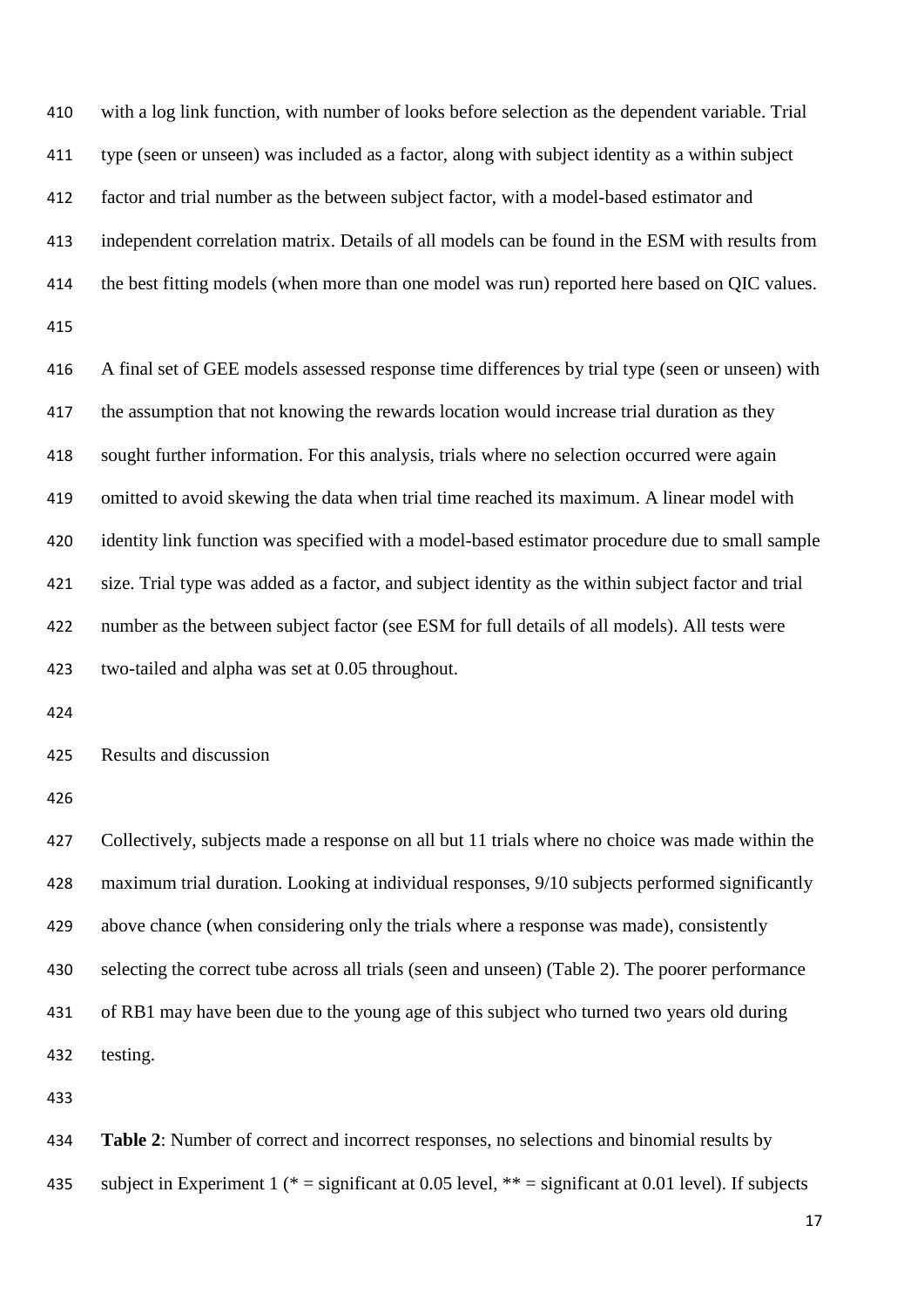did not make a response (no selection), we did not include this in the binomial test or GEE analyses.

439 There was no significant effect of trial type on number of correct responses given (GEE:  $\beta$  = -440 0.655,  $\chi^2 = 1.760$ , df = 1, p = 0.185), suggesting being unable to see the reward placed did not have a detrimental effect on performance. Collectively, lemurs performed looking behaviour on all but six trials where a selection was made, therefore, unsurprisingly presence or absence of 443 looking behaviour was not a significant predictor of performance (GEE:  $\beta = 0.819$ ,  $\chi^2 = 0.508$ , 444 df = 1, p = 0.476). However, lemurs obtained 50% of rewards on trials where they did not look (representing chance performance) compared to 86% of rewards on trials where they did look, suggesting they were benefitting from confirming their knowledge state.

 Although lemurs obtained more rewards in unseen trials when they did look before making a choice, there was no evidence that they were looking into the tube more in the unseen than in the 450 seen trials (GEE: β = -0.087,  $\chi^2$  = 0.477, df = 1, p = 0.490). These results suggest that lemurs were not using looking behaviour to supplement their knowledge when they did not know for certain where the reward was. However, that there was no increase in looking behaviour when trials were unseen was due to the high number of looks performed in the seen trials; subjects looked on most trials regardless of whether they had seen the reward placed or not (in 189 trials where a response was made, lemurs performed looking behaviour in 183).

457 There was no main effect of trial type on trial duration (GEE:  $\beta$  = -0.276,  $\chi^2$  = 0.032, df = 1, p = 0.995), indicating subjects did not take longer to reach a decision about which tube to select when they had not observed placement of the reward. We are cautious in our interpretation of these data however, as latency to make a choice is conflated with number of looks in our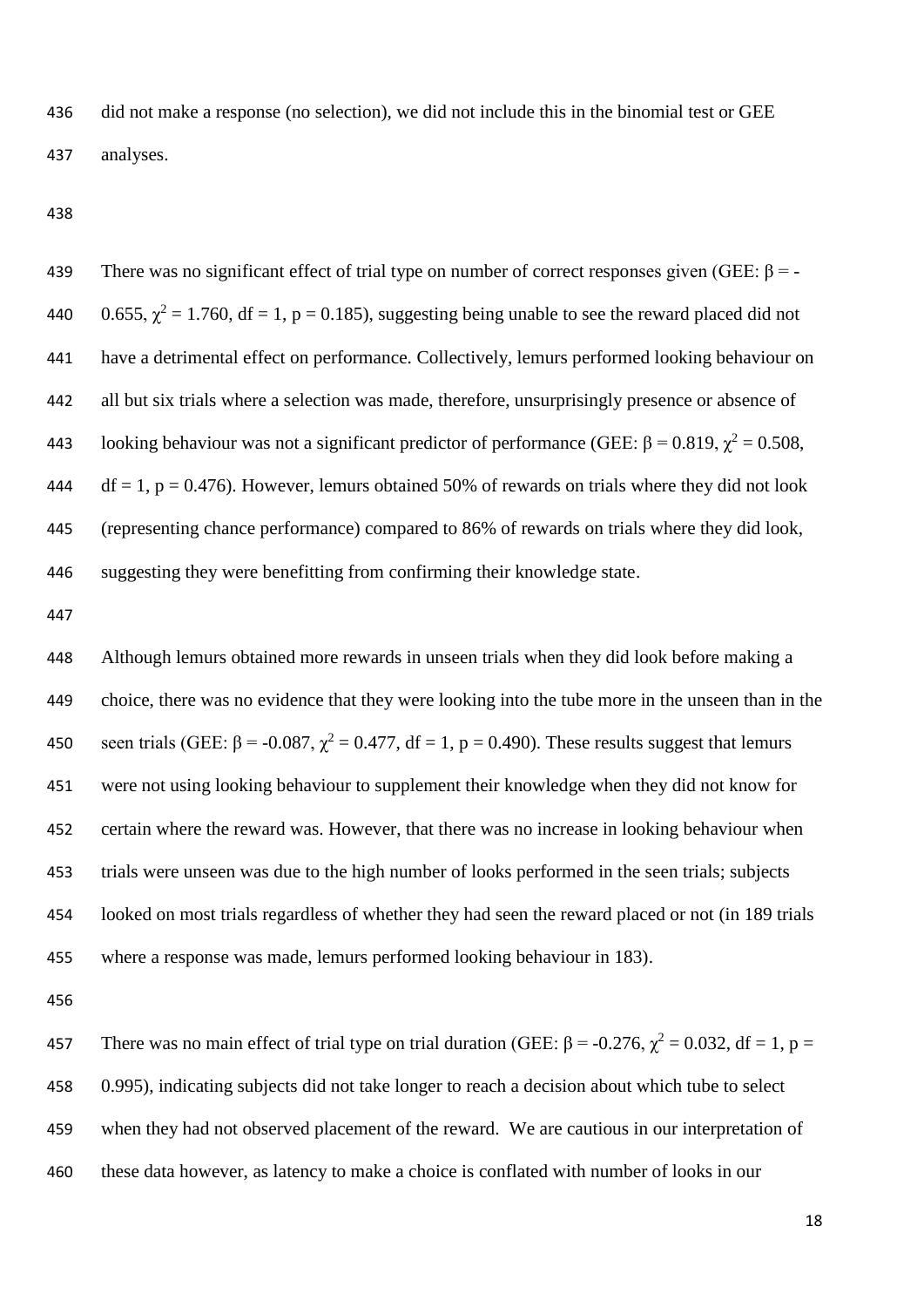method. It takes longer to make more looks and so we could be measuring motor behaviour rather than cognitive processing. Even if longer latencies are indicative of longer cognitive processing times, the mechanism (memory search versus vacillation/hesitation) is unclear. That we did not find an effect could be due to the use of total trial duration as response latency and perhaps 'time to first look' would have been a more informative measure in this regard.

 Trials where subjects did not make a selection may be informative. If they do not have the necessary information to make a successful response, for example, in unseen trials, they may be more likely to avoid failure through a null response. If this is the case, we would expect an increased number of trials where no selection was made in the unseen condition. However, subjects selected a tube at near identical levels across seen and unseen baiting, suggesting the lack of information given about the rewards location during unseen baiting did not hinder subjects' motivation to participate.

Experiment 2: Increased cost of looking

 Experiment 2 incorporated an increased cost of looking in order to further assess subjects' information seeking behaviour. A ramp was used to tilt the tubes up from the ground at the end where subjects made a selection. This meant subjects had to stand up in order to either look down the length of the tube or gain clear olfactory information about the tubes contents, not simply lower their head down as in previous trials. By increasing the energy expenditure required to look, subjects were expected to seek more information only when they lacked knowledge about the rewards location (unseen/opaque trials). Subjects displayed a drop in the level of interest shown in the task between the training phase and Experiment 1, likely due to the removal of the direct visual aspect afforded by clear tubes during training. In an effort to regain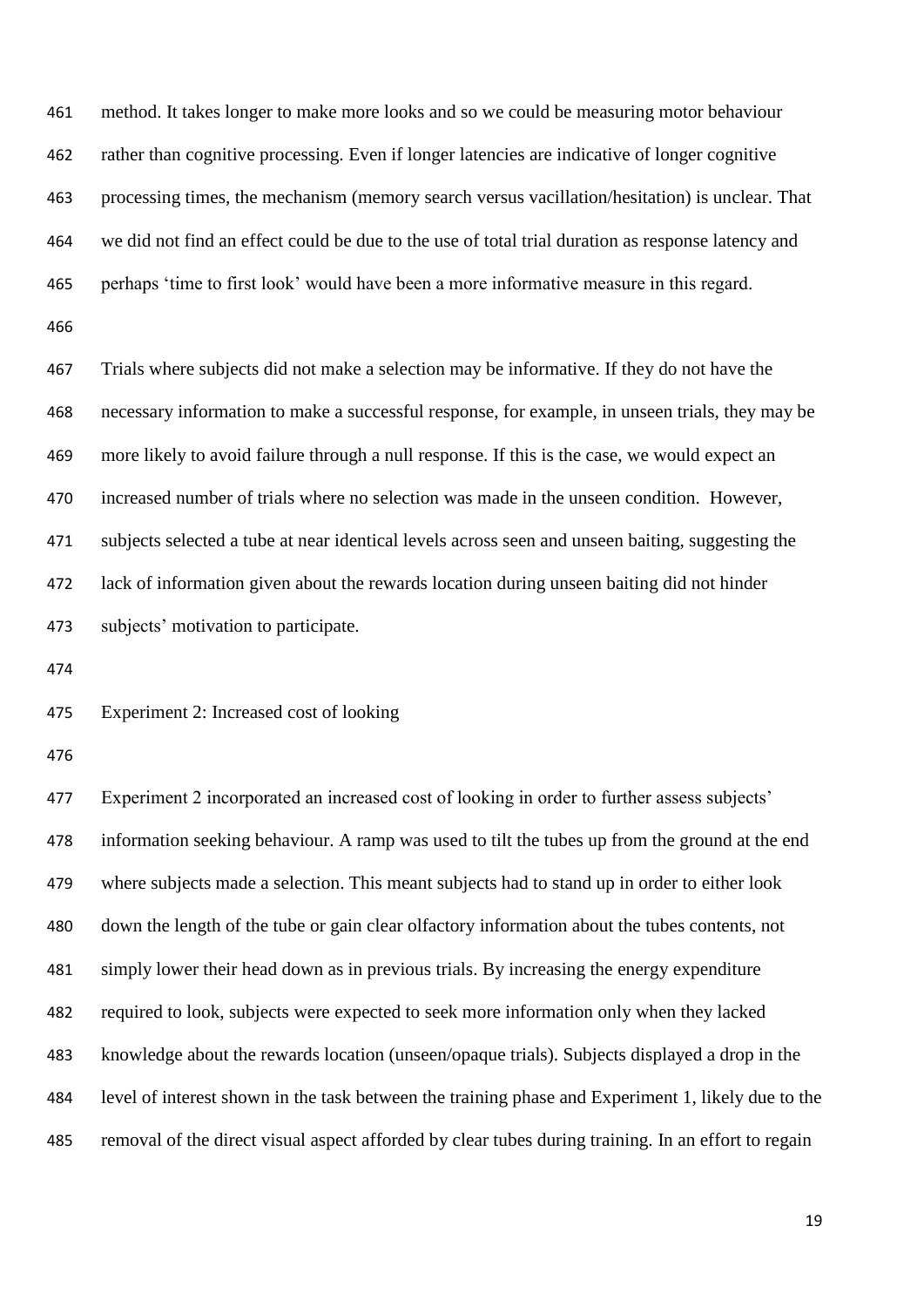levels of interest, Experiment 2 therefore also incorporated a mix of clear and opaque tubes,

presented in pairs, with one 'clear tube' trial presented for every two 'opaque tube' trials.

Subjects

 The same ten subjects that took part in Experiment 1 participated in Experiment 2. Subjects were again tested in their respective indoor enclosures, in species-specific groups, with access to outdoor enclosures available throughout testing.

Procedure

 The procedure for Experiment 2 was consistent with Experiment 1, with the following exceptions. Subjects were presented with either two clear or two opaque tubes, placed on top of the ramp (Figure 1c). Subjects completed 10 clear trials and 20 opaque trials, at a ratio of one clear to every two opaque to maintain motivation to participate. Equal numbers of seen/unseen and left/right trials were given for both clear and opaque tubes. A maximum trial duration of 60 seconds was used to maintain consistency with Experiment 1 with an inter-trial interval a minimum of 20 seconds. All trials were video recorded for later coding with the same measures used as in the previous experiment. Intra-rater reliability (IRR) was again calculated using ICC on number of looks per trials, with 20% of trials re-coded by HKT. ICC estimates and their 95% confidence intervals were calculated as in Experiment 1, with ICC found to be excellent at 0.94 (CI's = 0.90-0.97). Subjects were again classified as making a correct selection, incorrect selection or no selection in line with Experiment 1. Trials ended after a selection was made with the apparatus being removed from reach after the first tube was chosen, or after 60 seconds if no selection was made.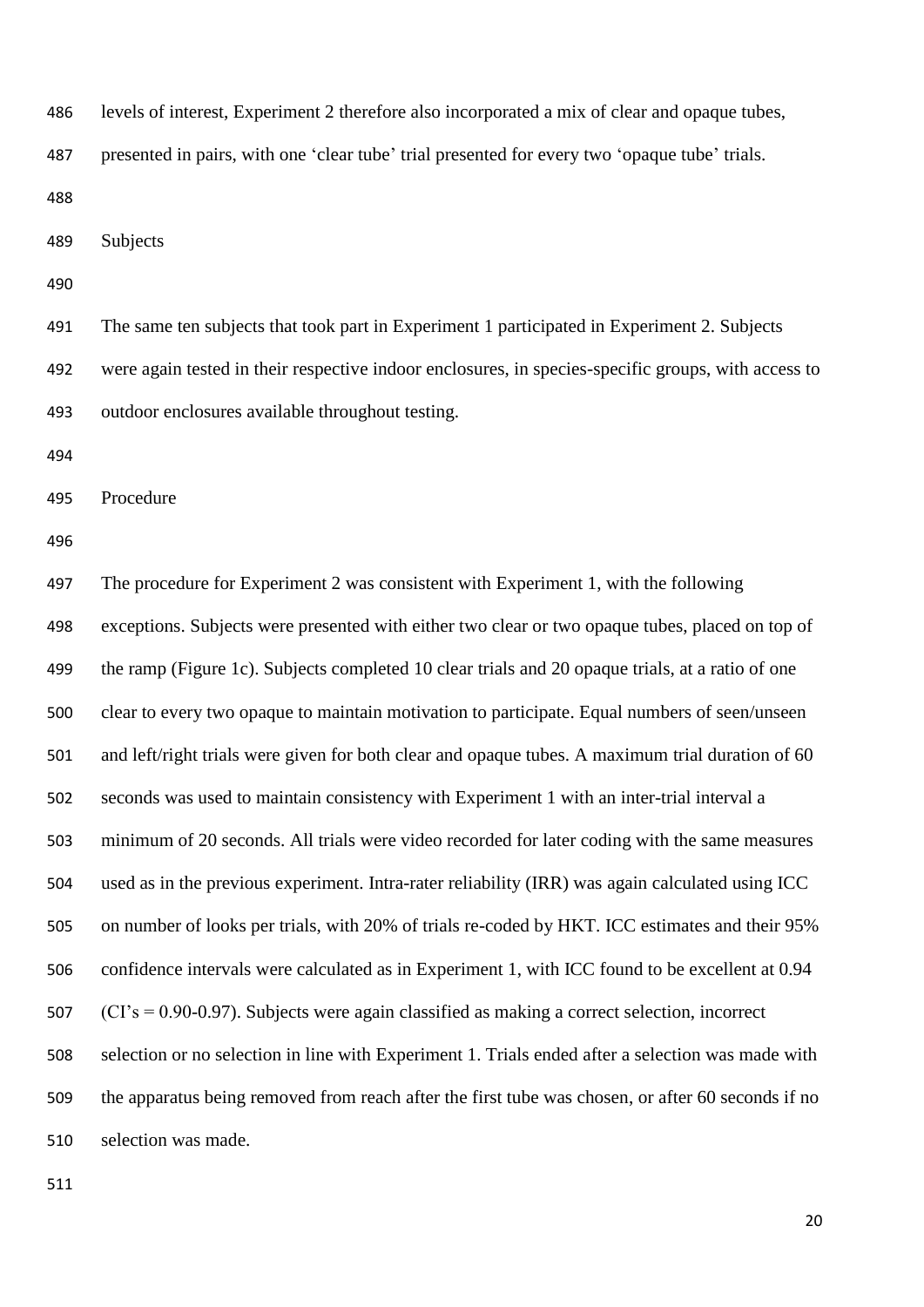Analyses

 Analyses for Experiment 2 were consistent with Experiment 1 with the following exceptions. Individual performance was evaluated using binomial tests for trials using the opaque tubes only, as all lemurs made a correct response on all presentations with clear tubes. The first series of GEE models evaluated number of correct responses with trial type (seen or unseen) as a factor (subject identity was a within subject factor and trial number a between subject factor throughout). As before, only trials where a response was made were included in the models (and binomial tests). For these analyses, trials with clear tubes were excluded to prevent singularity in the Hessian matrix due to constant data for one predictor (all lemurs responded correctly an all trials when clear tubes were presented) (Garson, 2013). Unlike the GEE on performance in Experiment 1, presence or absence of looking behaviour was not included as a factor as all subjects looked at least once on all trials. For GEE models with frequency of looking and response time as dependent variables, trial type (see or unseen) and tube type (clear or opaque) were included as factors. As in Experiment 1, all tests were two-tailed and alpha was set at 0.05 throughout. 

Results and discussion

 Of 300 trials (30 to each subject) the reward was obtained on 276 trials, with 16 incorrect choices and 8 trials where no response was made (Table 3). On presentations of the clear tube, all lemurs responded correctly on all presentations, regardless of whether the baiting procedure was seen or unseen (Table 3). For the opaque tubes, 9/10 subjects performed above chance across seen and unseen trials, with the number of correct responses when the baiting procedure was unseen being lower compared to seen (99 correct in seen trials compared to 92 in unseen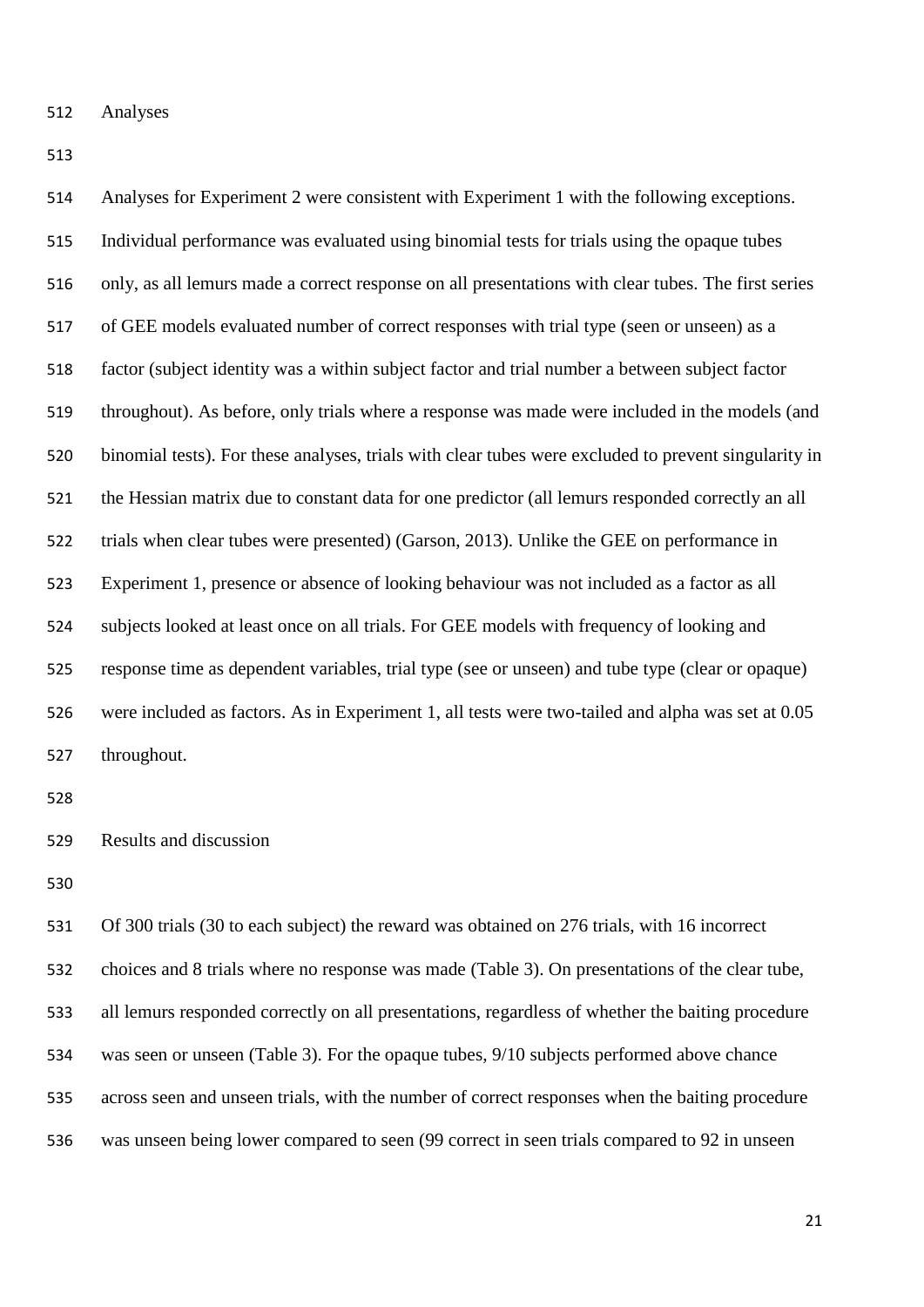537 trials). This difference did not reach statistical significance. (GEE:  $\beta$  = -1.171,  $\chi^2$  = 3.770, df = 1, 538  $p = 0.052$ ).

 **Table 3**: Number of correct and incorrect responses, no selections and binomial results by subject in Experiment 2. Binomial test results relate to performance on opaque tubes only as all subjects responded correctly on all clear tube presentations, with seen and unseen trials pooled 543 for these analyses (\* = significant at 0.05 level, \*\* = significant at 0.01 level). If subjects did not make a response (no selection), we did not include the trial in the binomial tests tor GEE analyses.

 Lemurs performed looking behaviour in the majority of trials, regardless of tube type (clear or opaque) and whether they observed the baiting procedure or not. The frequency of looking 549 behaviour did significantly increase in unseen trials (GEE: β = -0.168,  $\chi^2$  = 4.543, df = 1, p = 0.033). To evaluate whether the type of tube influenced the number of looks, GEEs were run on all trials (clear and opaque), revealing type of tube (clear or opaque) did not predict number of looks. However, there was a significant interaction with seen trials with clear tubes producing less looking behaviour than unseen trials using opaque tubes (Table 4). In general, lemurs looked more when tubes were opaque (Figure 2).

 **Table 4:** GEE model parameters for Experiment 2 with **number of looks** as the dependent variable and trial type (seen or unseen) and tube type (clear or opaque) as factors. Only trials 558 where a response was made are considered. Significant results are highlighted in bold text (\*p < 559 0.05, \*\*  $p < 0.01$ ). Trial type did significantly influence number of looks with more looks occurring in the unseen trials. Tube type did not impact looking behaviour, however there were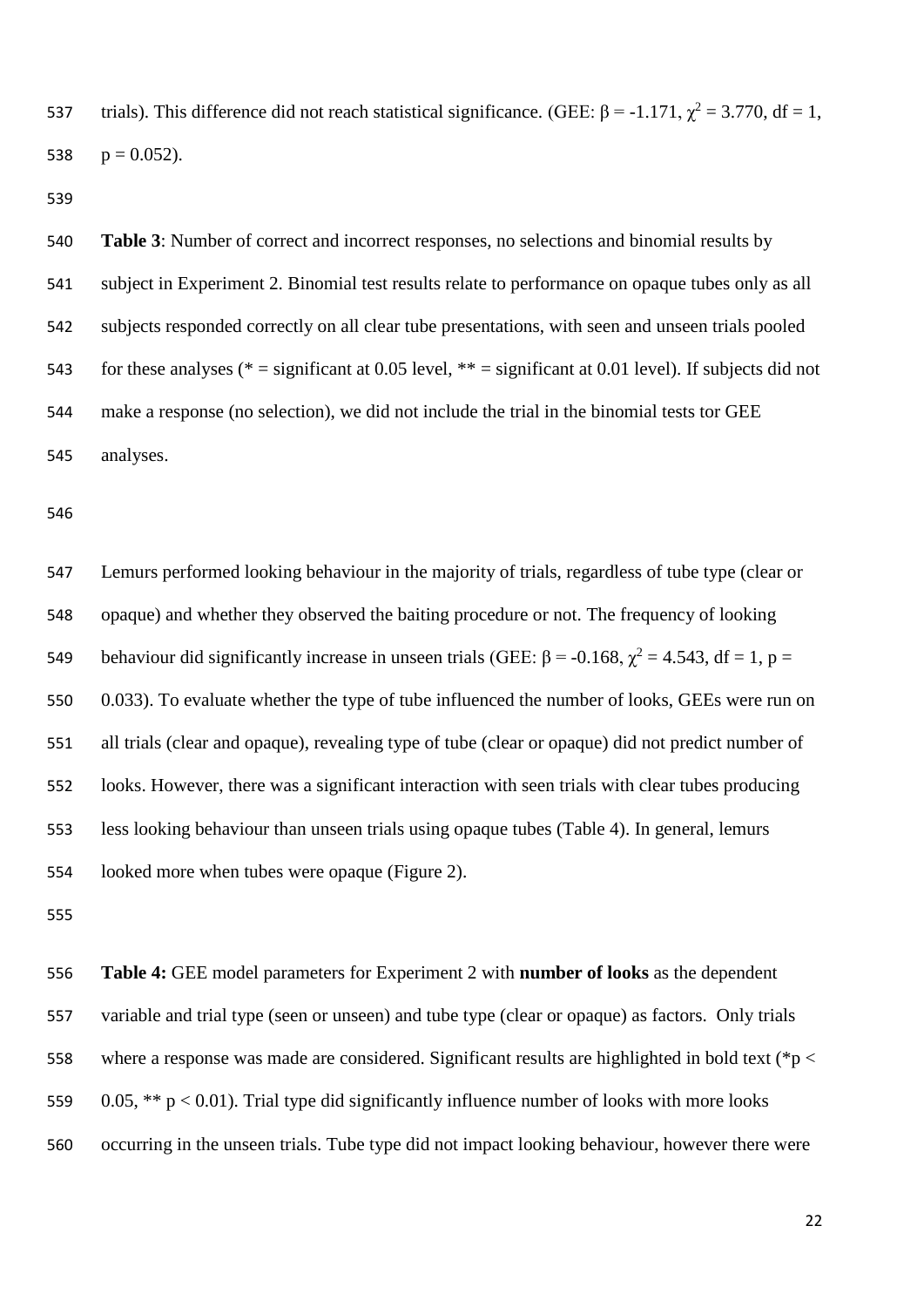more looks displayed when the tube was opaque and baiting unseen compared to see, clear trials.

564 **Figure 2**: Mean number of looks observed in seen and unseen trials using clear (solid bars,  $N =$ 565 10) and opaque (patterned bars,  $N = 20$ ) tubes. Error bars represent 95% confidence intervals. With both clear and opaque tubes, more looks occurred in the unseen condition.

568 Response times were not affected by trial type (GEE:  $\beta$  = -1.179,  $\chi^2$  = 0.040, df = 1, p = 0.841), suggesting lemurs did not take more time making a decision when they had not seen the baiting 570 procedure. Response times were not significantly influenced by tube type (GEE: β = -0.979,  $\chi^2$  = 571 1.083, df = 1, p = 0.298).

 Despite clear tubes granting direct visual access to the reward location, lemurs frequently performed unnecessary looking behaviour during clear tube trials. Subjects ought to have made correct selections without seeking more information in all trials with clear tubes, regardless of whether they saw the baiting or not. Their unnecessary looking behaviour may therefore represent a deficit in the metacognitive abilities of Prosimians. Alternatively, given the current subjects' lack of experience with transparent testing apparatus, it is possible their looking represents difficulties in comprehending transparency. Lemurs may have failed to understand that the reward seen *through* the tube would be present when looking *into* the tube. This was suggested to explain failure on a similar task in *C. apella*, with the visual presence of the bait perhaps acting as a marker designating a particular tube as correct, rather than being the physical

General discussion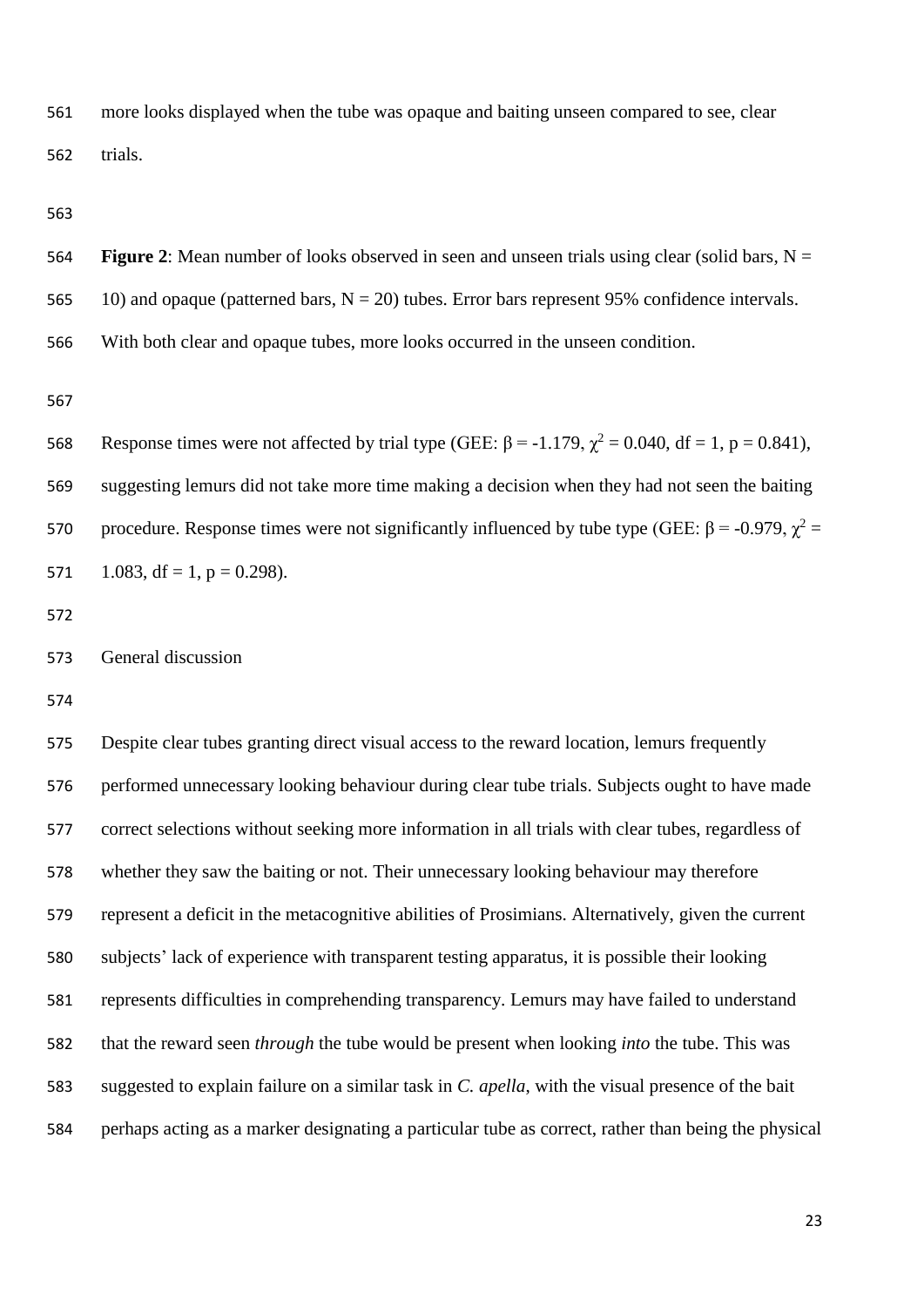reward (Paukner et al., 2006). Subjects may therefore have looked into the tubes in order to seek visual confirmation of the rewards presence within a 'marked' tube.

 Although lemurs did tend to look into the clear tubes before making a selection, they did so less frequently than when opaque tubes obscured the rewards location. There were 17/100 clear tube trials where subjects made selections without first looking in to the tubes during Experiment 2, with 12 of these selections occurring in seen baiting trials. This suggests that following the baiting process is within the capacity of lemurs. It could be the cost of looking was not sufficiently high to avoid subjects double checking the location of the reward to avoid error, similar to the 'passport effect' seen in apes where individuals check something they already know when the cost of making a mistake is high (Call, 2010).

 When assessed with opaque tubes, lemurs continued to perform looking behaviour. Subjects gathered information when required on unseen trials, but continued to do so during seen trials, when the costs of looking were low (Experiment 1). This could suggest subjects lacked an awareness of knowledge gained during baiting in this experiment, where there was no visual marker of the correct tube once baited. Although the experimenter aimed to ensure subjects were attending to the task at the onset of each trial, it was unfortunately not possible to reliably discern whether subjects followed the baiting procedure from the current video footage of testing. Lemurs' unnecessary looking may therefore have been the result of a general failure to attend to the baiting, or a more active avoidance of this difficult task (Basile et al., 2009). When costs of looking are low, it may be easier to pay this minimal cost and look, rather than expend cognitive resources keeping track of the baiting procedure. If subjects fail to attend to the baiting, they would lack any awareness of the reward's location on seen trials with looking necessary to select correctly, much like unseen trials. If this was the case, subjects' initial looks would have been directed into the correct tube first at chance levels. However, subjects looked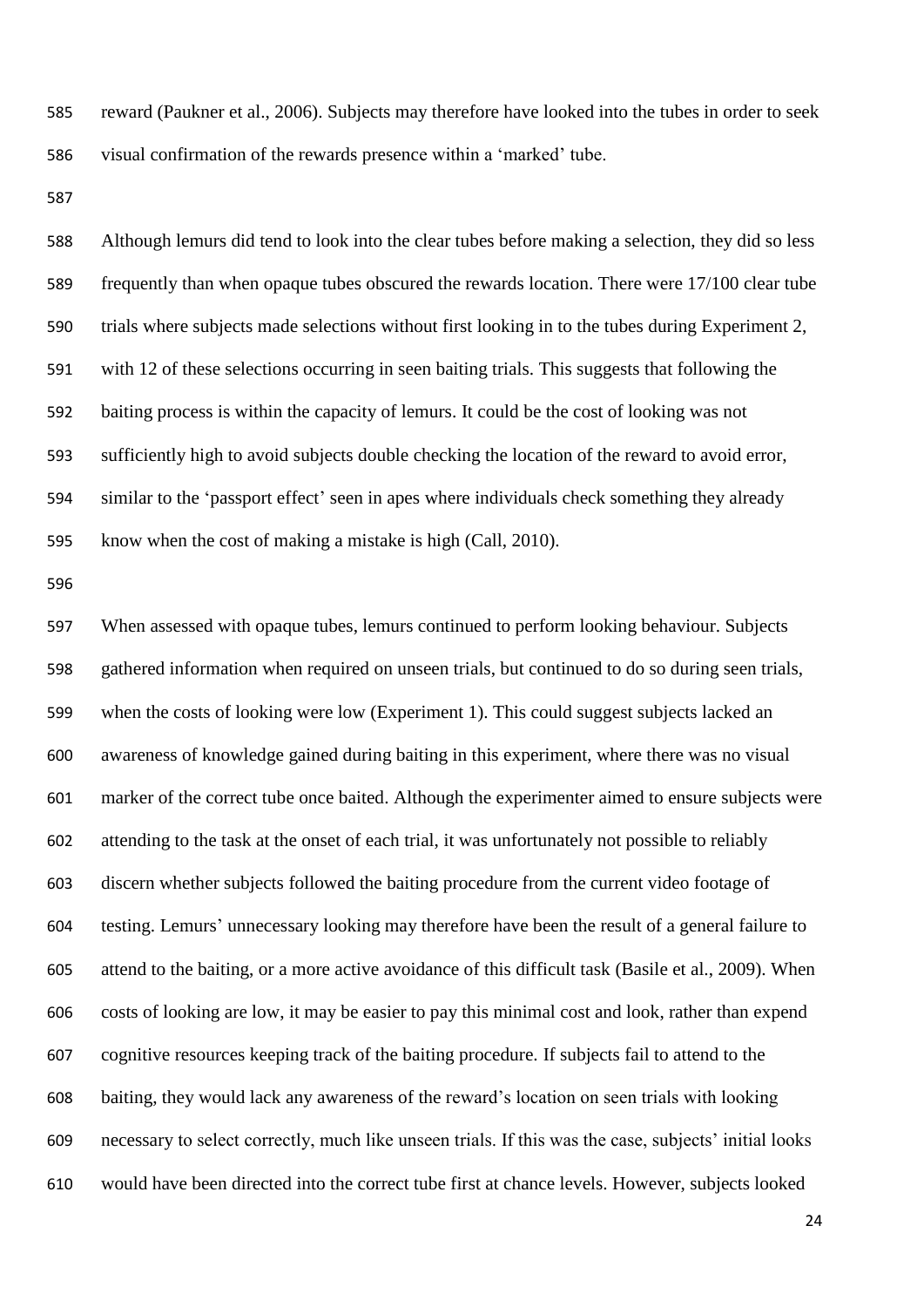first into the correct tube on the majority of seen trials. It is therefore unlikely that they gained no information from the baiting procedures.

 Hampton et al. (2004) proposed excessive looking may represent an implicit memory of the reward's location, which subjects are not aware of possessing, guiding behaviour. Alternatively, subjects may have looked during seen trials due to difficulty suppressing impulsive foraging behaviour, or simply to confirm the reward's location observed during baiting. This may have served the purpose of visual confirmation, or potentially allowed subjects to supplement their visual knowledge with olfactory information. As Call and Carpenter (2001) proposed, if the cost of looking is too small, then the benefit to be gained from doing so, even if it is just to check the reward's location, outweighs the cost incurred. The introduction of an increased cost of looking in Experiment 2 did result in a decreased number of unnecessary looks on seen trials, when subjects had the necessary knowledge to respond correctly. Lemurs displayed the highest number of looks during unseen trials with opaque tubes, suggesting some awareness of the security of their knowledge. However, the increased cost of looking did not eliminate looking behaviour on seen trials, providing little support for subjects possessing an awareness of their knowledge.

 The findings of the current study highlight potential differences in levels of memory awareness across primates. Lemurs performed more poorly than great apes, Old World or New World monkeys tested on similar paradigms, failing to display trial-appropriate looking behaviour (Hampton, 2009; Vining & Marsh, 2015). It is possible the unnecessary looking behaviour displayed here was due to the low cost of looking in the Training Phase and Experiment 1. The looking behaviour demonstrated during Experiment 2 suggests lemurs may seek information at a greater rate when ignorant to a reward's location, as they decreased unnecessary looking behaviour when there was an increased energy cost to repeatedly checking. Further research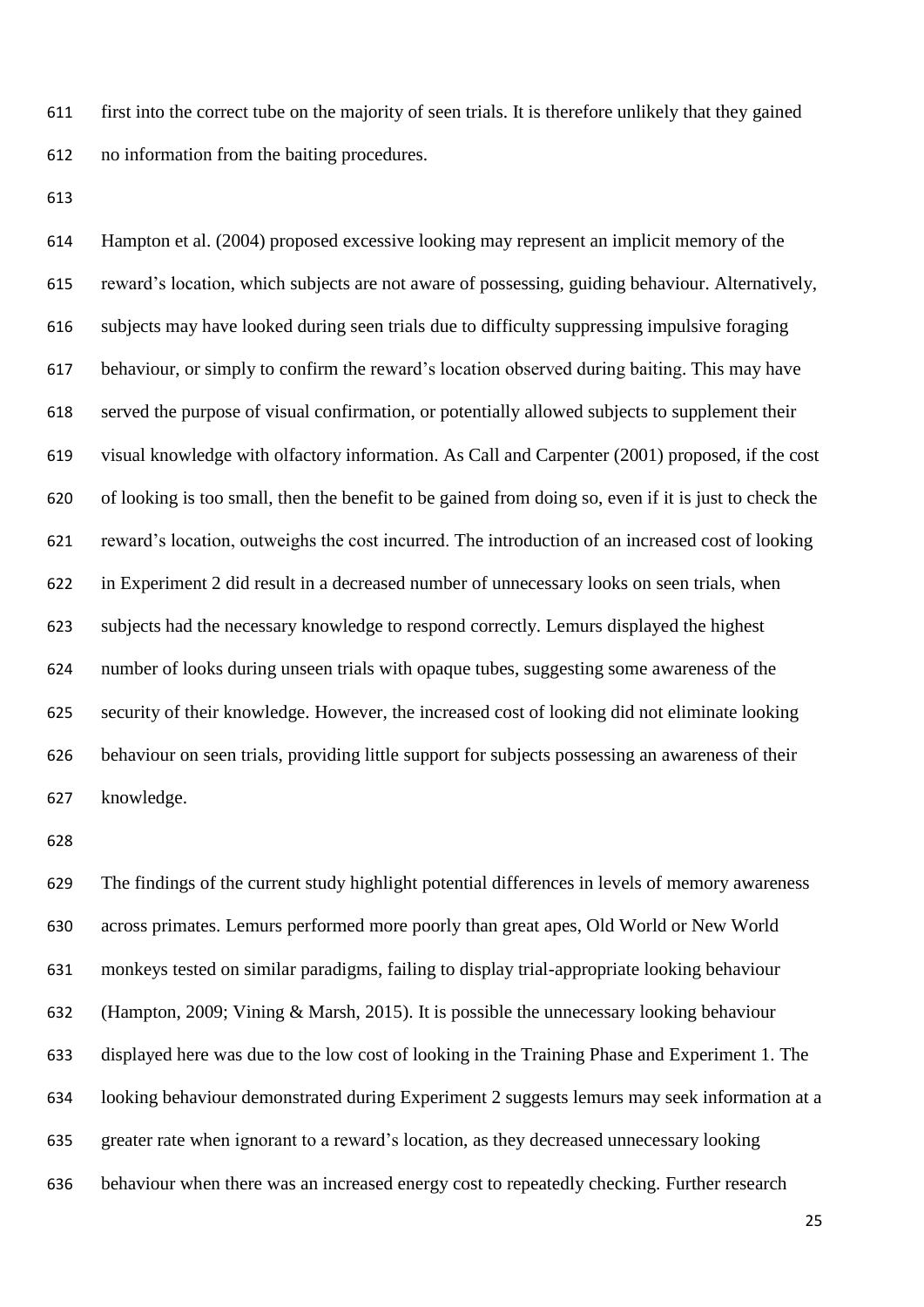| 637 | with a more significant cost is needed to fully evaluate memory awareness in Strepsirrhine        |
|-----|---------------------------------------------------------------------------------------------------|
| 638 | primates; however, the current findings provide only limited support for metacognitive abilities. |
| 639 | Given the lack of consistent support for metacognition in New World monkeys, taken together       |
| 640 | with the current findings, this may suggest some cognitive features prerequisite to metacognition |
| 641 | are present within these species, with metacognition emerging more fully within Catarrhine        |
| 642 | primates.                                                                                         |
| 643 |                                                                                                   |
| 644 | Compliance with Ethical Standards: All applicable national and institutional guidelines for the   |
| 645 | care and use of animals in research were followed. The research study was approved by the         |
| 646 | Research Ethics Committee of the School of Social and Health Sciences at Abertay University       |
| 647 | and Camperdown Park.                                                                              |
|     |                                                                                                   |

Conflict of Interest: All authors declare no conflicts of interest.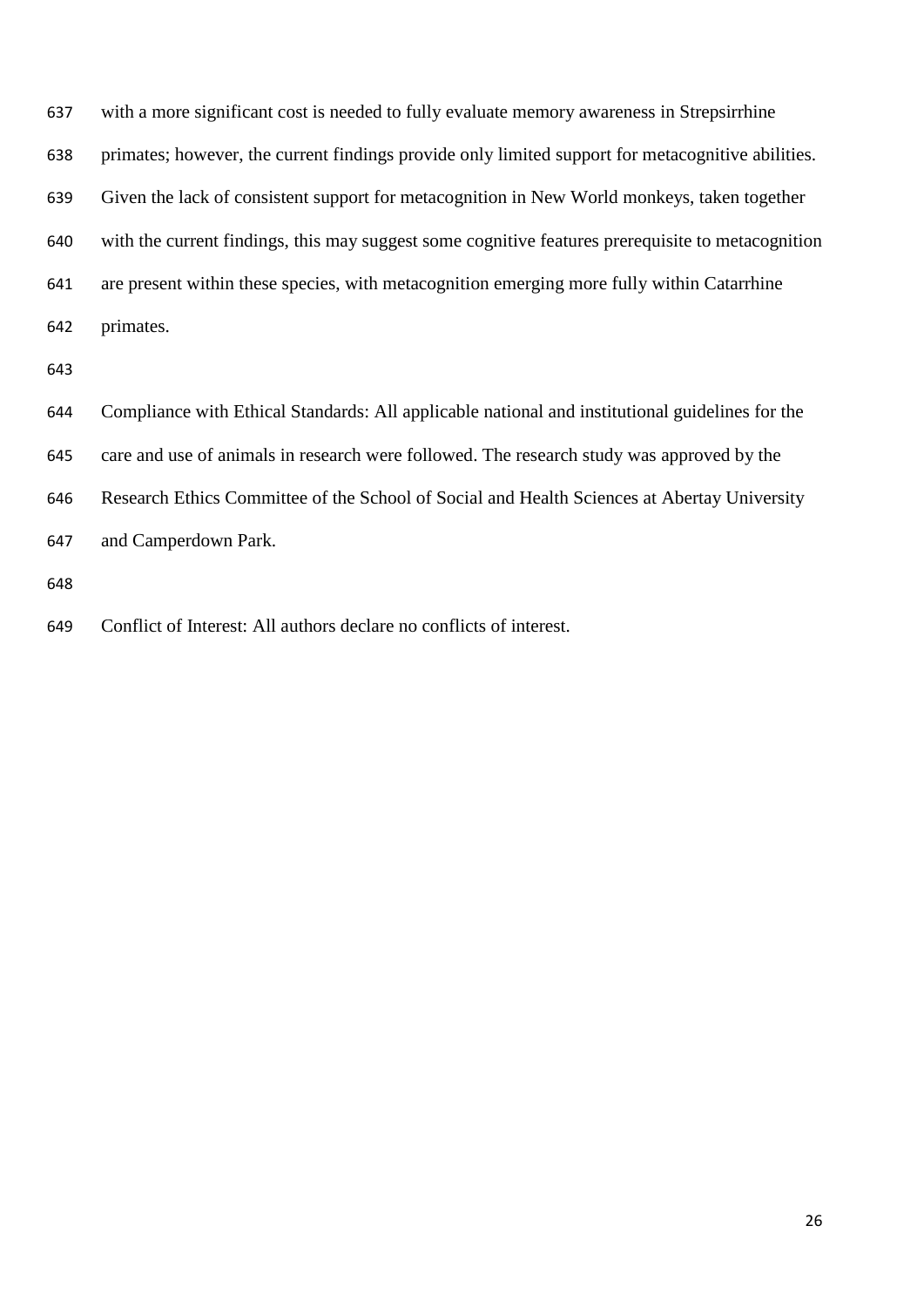| v<br>۰.<br>۰.<br>I<br>۰.<br>۰.<br>w |
|-------------------------------------|
|-------------------------------------|

- Basile, B. M., Hampton, R. R., Suomi, S. J., & Murray, E. A. (2009). An assessment of memory awareness in tufted capuchin monkeys (*Cebus apella*). *Animal Cognition, 12*, 169-180.
- Basile, B. M., Schroeder, G. R., Brown, E. K., Templer, V. L., & Hampton, R. R. (2015).
- Evaluation of seven hypotheses for metamemory performance in rhesus monkeys. *Journal of Experimental Psychology: General, 144*, 85-102.
- 
- Beran, M. J., Perdue, B. M., Church, B. A., & Smith, J. D. (2016). Capuchin monkeys (*Cebus*
- *apella*) modulate their use of an uncertainty response depending on risk. *Journal of*

*Experimental Psychology: Animal Learning and Cognition, 42*, 32-43.

- 
- Beran, M. J., Perdue, B. M., & Smith, J. D. (2014). What are my chances? Closing the gap in uncertainty monitoring between rhesus monkeys (*Macaca mulatta*) and capuchin monkeys (*Cebus apella*). *Journal of Experimental Psychology: Animal Learning and Cognition, 40*, 303-316.

- Beran, M. J., & Smith, J. D. (2011). Information seeking by rhesus monkeys (*Macaca mulatta*) and capuchin monkeys (*Cebus apella*). *Cognition, 120*, 90-105.
- 
- Beran, M. J., Smith, J.D., & Perdue, B. M. (2013). Language-trained chimpanzees (*Pan*
- *troglodytes*) name what they have seen but look first at what they have not seen.
- *Psychological Science, 24*, 660- 666.
-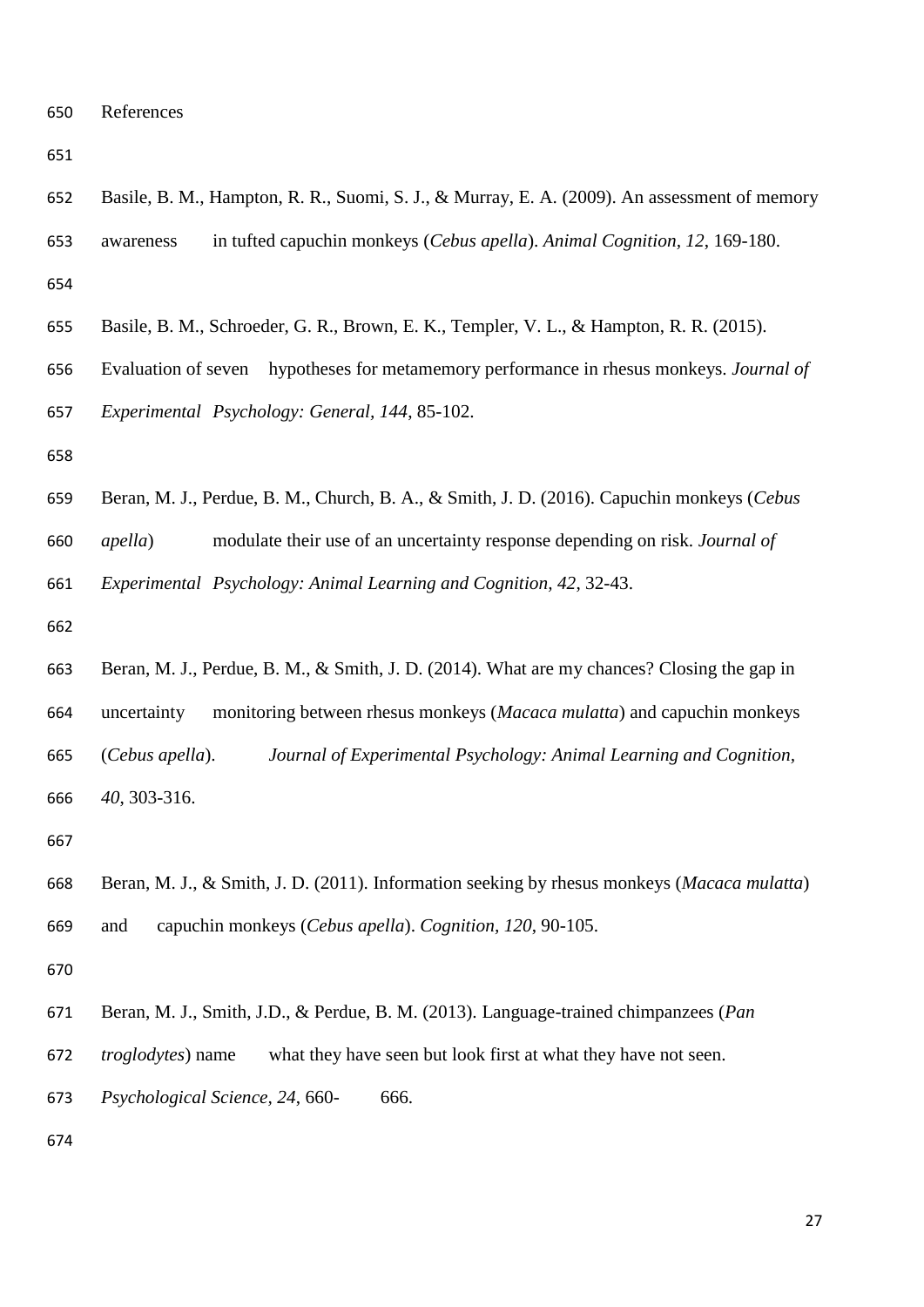| 675 | Beran, M. J., Smith, J. D., Redford, J. S., & Washburn, D. A. (2006). Rhesus macaques           |
|-----|-------------------------------------------------------------------------------------------------|
| 676 | monitor uncertainty during numerosity judgements. Journal of<br>(Macaca mulatta)                |
| 677 | <b>Experimental Psychology:</b><br>Animal Behavior Processes, 32, 111-119.                      |
| 678 |                                                                                                 |
| 679 | Brown, E. K., Basile, B. M., Templer, V. L., & Hampton, R. R. (2019). Dissociation of memory    |
| 680 | signals for<br>metamemory in rhesus monkeys. Animal Cognition, 22, 331-341.                     |
| 681 |                                                                                                 |
| 682 | Brown, E. K., Templer, V. L., & Hampton, R. R. (2017). An assessment of domain-general          |
| 683 | metacognitive responding in rhesus monkeys. Behavioural Processes, 135, 132-144.                |
| 684 |                                                                                                 |
| 685 | Call, J. (2010). Do apes know that they could be wrong? Animal Cognition, 13, 689-700.          |
| 686 |                                                                                                 |
| 687 | Call, J., & Carpenter, M. (2001). Do chimpanzees and children know what they have seen?         |
| 688 | Animal<br>Cognition, 4, 207-220.                                                                |
| 689 |                                                                                                 |
| 690 | Couchman, J. J., Coutinho, M. V. C., Beran, M. J., & Smith, J. D. (2010). Beyond stimulus cues  |
| 691 | reinforcement signals: a new approach to animal metacognition. Journal of Comparative<br>and    |
| 692 |                                                                                                 |
|     | Psychology, 124, 356-368.                                                                       |
| 693 |                                                                                                 |
| 694 | Coutinho, M. V. C., Redford, J. S., Church, B. A., Zakrzewski, A. C., Couchman, J. J., & Smith, |
| 695 | J. D. (2015).0 The interplay between uncertainty monitoring and working memory: Can             |
| 696 | metacognition become automatic? Memory & Cognition, 43, 990–1006.                               |
| 697 |                                                                                                 |
| 698 | Deppe, A. M., Wright, P. C., & Szelistowski, W. A. (2009). Object permanence in lemurs.         |
| 699 | Animal<br>Cognition, 12, 381-388.                                                               |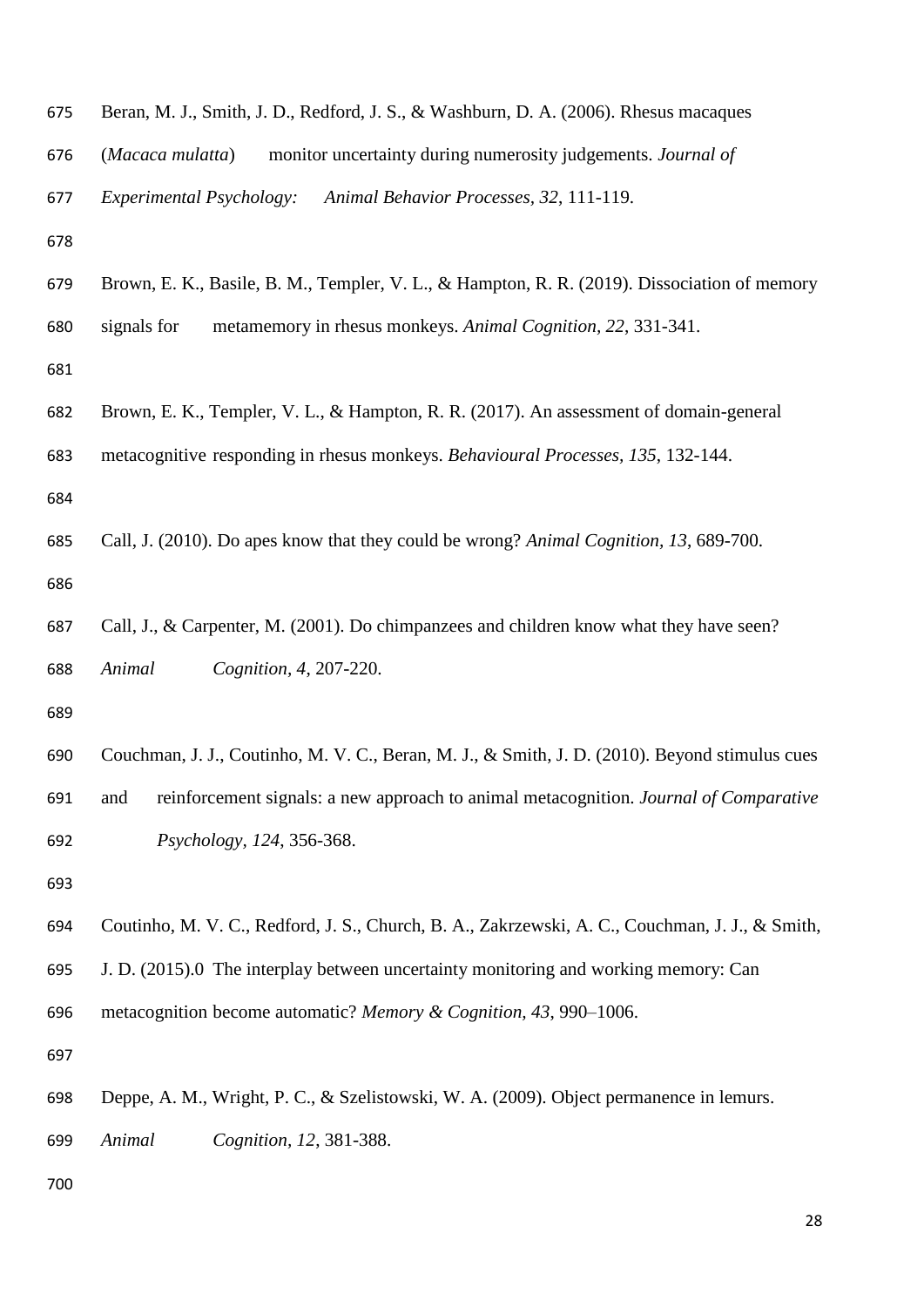| 701 | Foote, A. L., & Crystel, J. D. (2007). Metacognition in the rat. Current Biology, 17, 551-555. |                                                                                                 |  |  |  |  |  |  |
|-----|------------------------------------------------------------------------------------------------|-------------------------------------------------------------------------------------------------|--|--|--|--|--|--|
| 702 |                                                                                                |                                                                                                 |  |  |  |  |  |  |
| 703 | Fujita, K. (2009). Metamemory in tufted capuchin monkeys (Cebus apella). Animal Cognition,     |                                                                                                 |  |  |  |  |  |  |
| 704 | $12,575-$                                                                                      | 585.                                                                                            |  |  |  |  |  |  |
| 705 |                                                                                                |                                                                                                 |  |  |  |  |  |  |
| 706 |                                                                                                | Fujita, K., Nakamura, N., Iwasaki, S., & Watanabe, S. (2012). Are birds metacognitive? In M. J. |  |  |  |  |  |  |
| 707 | Beran, J. L.                                                                                   | Brandl, J. Perner, & J. Proust (Eds.), <i>Foundations of Metacognition</i> (pp. 50-61).         |  |  |  |  |  |  |
| 708 | Oxford                                                                                         | University Press: Oxford.                                                                       |  |  |  |  |  |  |
| 709 |                                                                                                |                                                                                                 |  |  |  |  |  |  |
| 710 |                                                                                                | Garson, G. D. (2013). Generalized linear models/Generalized estimating equations. Asheboro,     |  |  |  |  |  |  |
| 711 | NC:                                                                                            | <b>Statistical Publishing Associates.</b>                                                       |  |  |  |  |  |  |
| 712 |                                                                                                |                                                                                                 |  |  |  |  |  |  |
| 713 |                                                                                                | Goto, K., & Watanabe, S. (2012). Large-billed crows (Corvus macrorhynchos) have                 |  |  |  |  |  |  |
| 714 |                                                                                                | retrospective but not prospective metamemory. Animal Cognition, 15, 27-35.                      |  |  |  |  |  |  |
| 715 |                                                                                                |                                                                                                 |  |  |  |  |  |  |
| 716 |                                                                                                | Hampton, R. R. (2009). Multiple demonstrations of metacognition in nonhumans: Converging        |  |  |  |  |  |  |
| 717 |                                                                                                | evidence or multiple mechanisms? Comparative Cognition and Behavior Reviews, 4, 17-             |  |  |  |  |  |  |
| 718 | 28.                                                                                            |                                                                                                 |  |  |  |  |  |  |
| 719 |                                                                                                |                                                                                                 |  |  |  |  |  |  |
| 720 |                                                                                                | Hampton, R. R., Zivin, A., & Murray, E. A. (2004). Rhesus monkeys (Macaca mulatta)              |  |  |  |  |  |  |
| 721 | discriminate                                                                                   | between knowing and not knowing and collect information as needed before                        |  |  |  |  |  |  |
| 722 | acting. Animal                                                                                 | Cognition, 7, 239-246.                                                                          |  |  |  |  |  |  |
| 723 |                                                                                                |                                                                                                 |  |  |  |  |  |  |
| 724 |                                                                                                | Herrera, J. P., & Dávalos, L. M. (2016). Phylogeny and divergence times of lemurs inferred with |  |  |  |  |  |  |
| 725 |                                                                                                | recent and ancient fossils in the tree. Systematic Biology, 65, 772-791.                        |  |  |  |  |  |  |
| 726 |                                                                                                |                                                                                                 |  |  |  |  |  |  |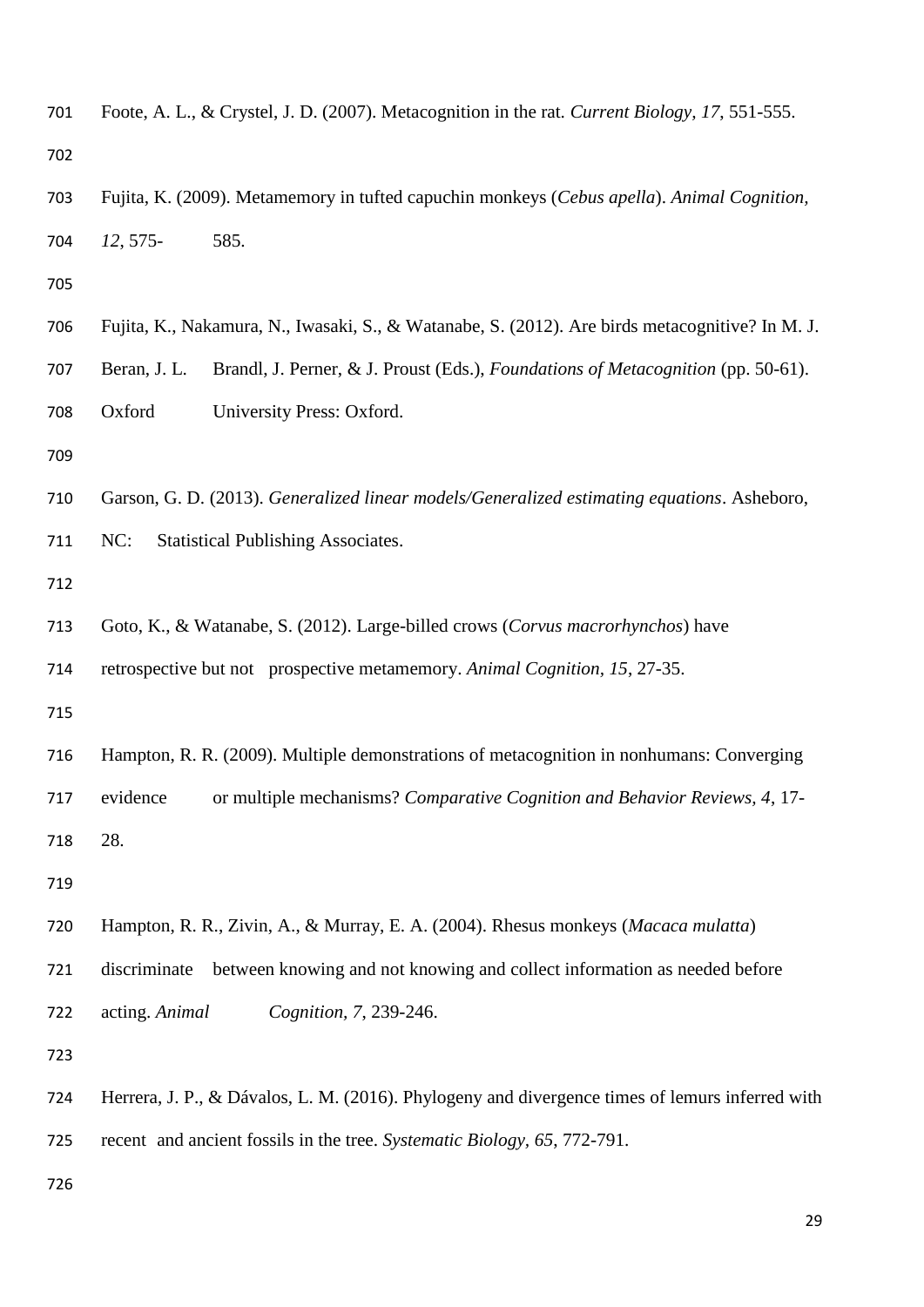| 727 | Koo, T. R., & Li, M. Y. (2016). A guideline of selecting and reporting intraclass correlation   |
|-----|-------------------------------------------------------------------------------------------------|
| 728 | coefficients for<br>reliability research. Journal of Chiropractic Medicine, 15, 155-163.        |
| 729 |                                                                                                 |
| 730 | MacLean, E. L., Sandel, A. A., Bray, J., Oldenkamp, R. E., Reddy, R. B., & Hare, B. A. (2013).  |
| 731 | predicts social but not non-social cognition in lemurs. PLoS One, 8, 1-9.<br>Group size         |
| 732 |                                                                                                 |
| 733 | Maille, A., Roeder, J. J. (2012). Inferences about the location of food in lemurs (Eulemur      |
| 734 | Eulemur fulvus): a comparison with apes and monkeys. Animal Cognition, 15,<br><i>macaco</i> and |
| 735 | 1075-1083.                                                                                      |
| 736 |                                                                                                 |
| 737 | Malassis, R., Gheusi, G., & Fagot, J. (2015). Assessment of metacognitive monitoring and        |
| 738 | baboons (Papio papio). Animal Cognition, 18, 1347-1362.<br>control in                           |
| 739 |                                                                                                 |
| 740 | Marsh, H. L. (2014). Metacognitive-like information seeking in lion-tailed macaques: a          |
| 741 | generalized<br>search response after all? Animal Cognition, 17, 1313-1328.                      |
| 742 |                                                                                                 |
| 743 | Marsh, H. L., & MacDonald, S. E. (2012). Information seeking by orangutans: a generalized       |
| 744 | search strategy? Animal Cognition, 15, 293-304.                                                 |
| 745 |                                                                                                 |
| 746 | Martin, R. D. (2000). Origins, diversity and relationships of lemurs. International Journal of  |
| 747 | Primatology, 21, 1021-1049.                                                                     |
| 748 |                                                                                                 |
| 749 | Morgan, G., Kornell, N., Kornblum, T., & Terrace, H. S. (2014). Retrospective and prospective   |
| 750 | metacognitive judgements in rhesus macaques (Macaca mulatta). Animal Cognition, 17,             |
| 751 | 249-<br>257.                                                                                    |
| 752 |                                                                                                 |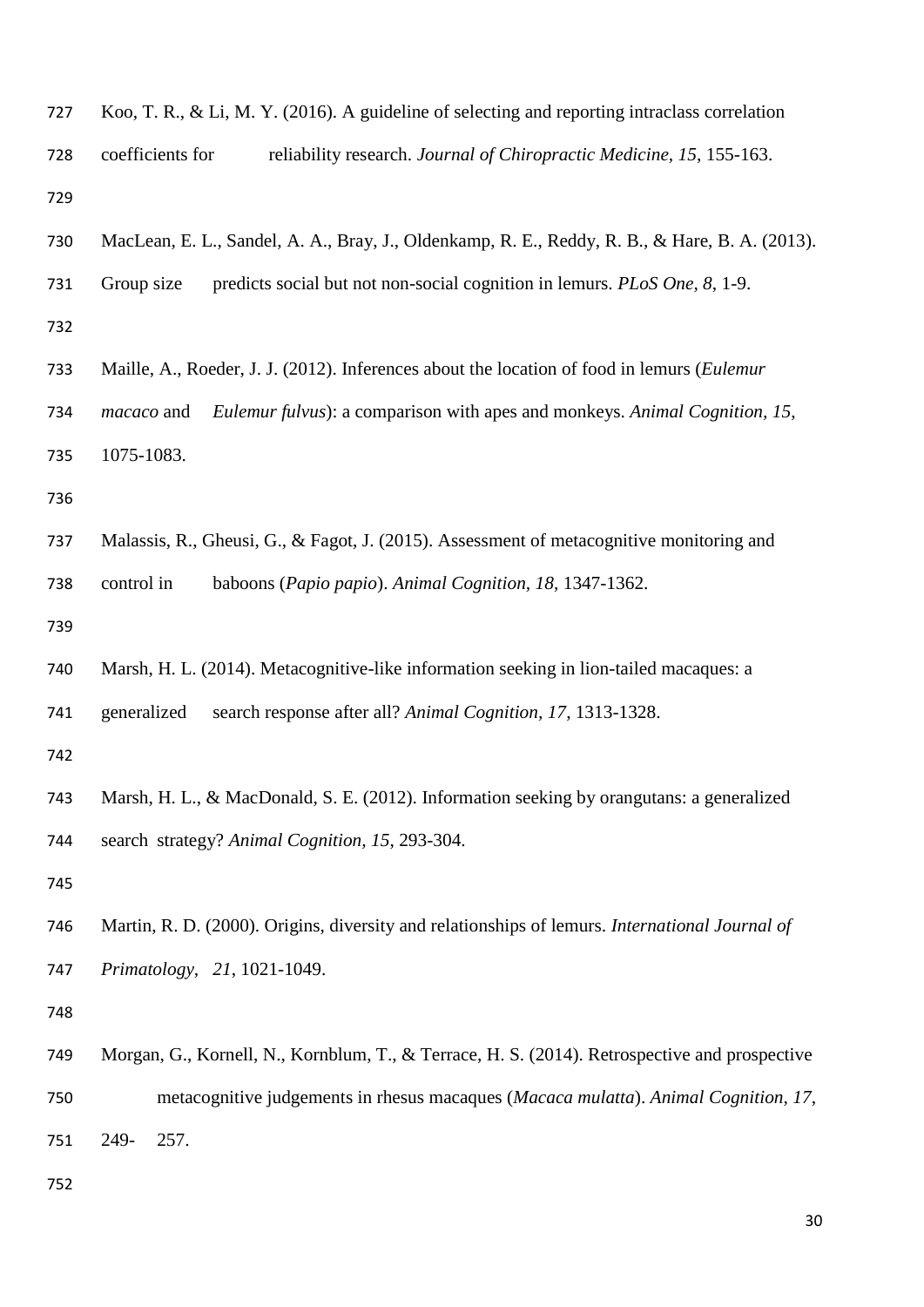| 753 | Nelson, T. O. (1996). Consciousness and metacognition. American Psychologist, 51, 102-116.            |
|-----|-------------------------------------------------------------------------------------------------------|
| 754 |                                                                                                       |
| 755 | Paukner, A., Anderson, J. R., & Fujita, K. (2006). Redundant food searches by capuchin                |
| 756 | apella): a failure of metacognition? Animal Cognition, 9, 110-117.<br>monkeys (Cebus                  |
| 757 |                                                                                                       |
| 758 | Roberts, W. A., McMillan, N., Musolino, E., & Cole, M. (2012). Information seeking in                 |
| 759 | animals:<br>metacognition? Comparative Cognition & Behavior Reviews, 7, 85-109.                       |
| 760 |                                                                                                       |
| 761 | Rosati, A. G., & Santos, L. R. (2016). Spontaneous metacognition in rhesus monkeys.                   |
| 762 | Psychological Science, 27, 1181-1191.                                                                 |
| 763 |                                                                                                       |
| 764 | Smith, J. D. (2009). The study of animal metacognition. <i>Trends in Cognitive Science</i> , 13, 389- |
| 765 | 396.                                                                                                  |
| 766 |                                                                                                       |
| 767 | Smith, J. D., Schull, J., Strote, J., McGee, K., Egnor, R., & Erb, L. (1995). The uncertain           |
| 768 | bottlenosed dolphin (Tursiops truncatus). Journal of Experimental<br>response in the                  |
| 769 | Psychology: General, 124, 391-408.                                                                    |
| 770 |                                                                                                       |
| 771 | Smith, J. D., Shields, W. E., Schull, J., & Washburn, D. A. (1997). The uncertain response in         |
| 772 | animals. Cognition, 62, 75-97.<br>humans and                                                          |
| 773 |                                                                                                       |
| 774 | Smith, J. D., Redford, J. S., Beran, M. J., & Washburn, D. A. (2010). Rhesus monkeys (Macaca          |
| 775 | adaptively monitor uncertainty while multi-tasking. Animal Cognition, 13, 93-<br>mulatta)             |
| 776 | 101.                                                                                                  |
| 777 |                                                                                                       |
|     |                                                                                                       |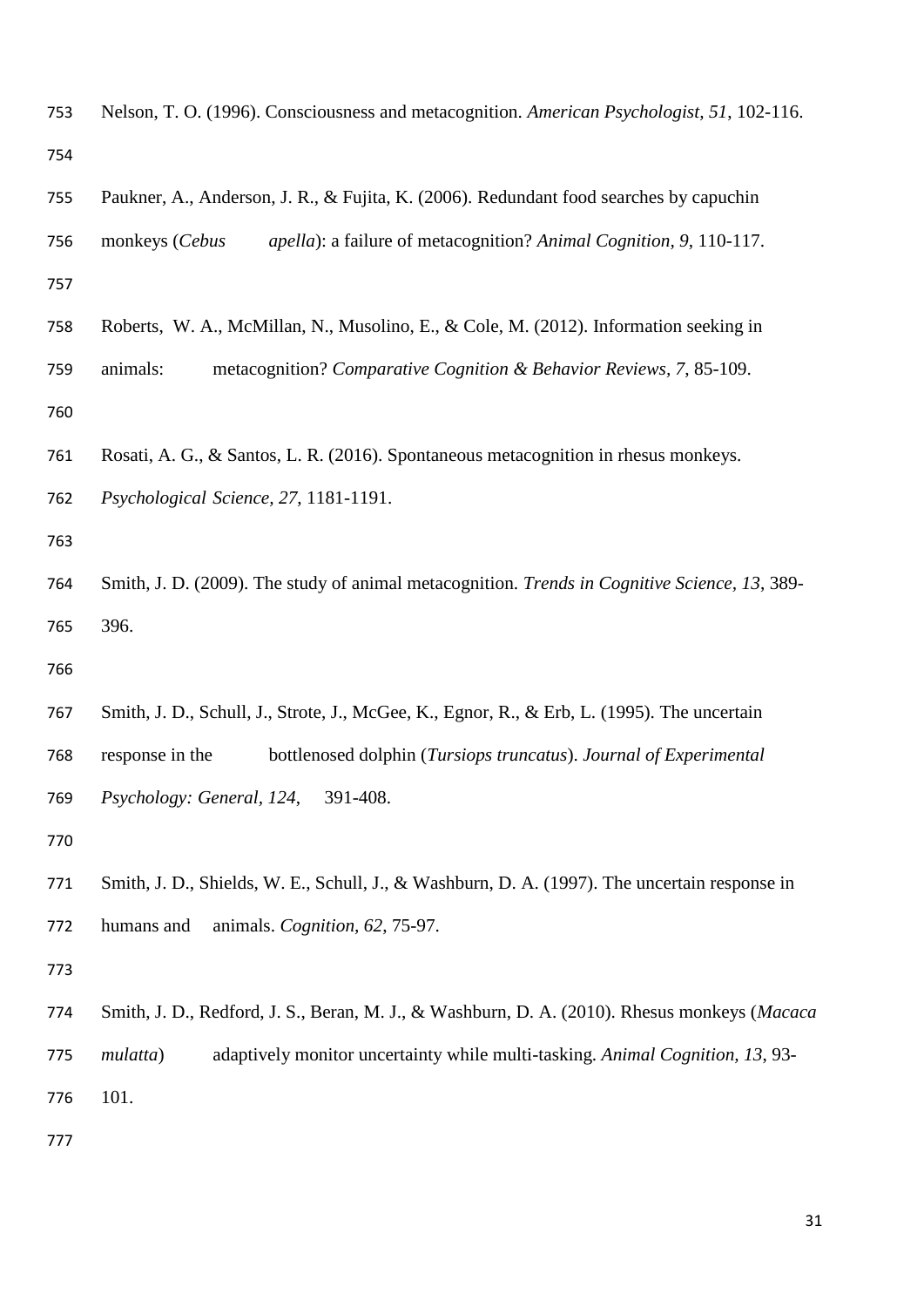| 778 |              | Smith, T. R., Smith, J. D., & Beran, M. J. (2018). Not knowing what one knows: A meaningful      |
|-----|--------------|--------------------------------------------------------------------------------------------------|
| 779 | failure of   | metacognition in capuchin monkeys. Animal Behavior and Cognition, 5, 55-67.                      |
| 780 |              |                                                                                                  |
| 781 |              | Smith, J. D., & Washburn, D. A. (2005). Uncertainty monitoring and metacognition by animals.     |
| 782 | Current      | Directions in Psychological Science, 14, 19-24.                                                  |
| 783 |              |                                                                                                  |
| 784 |              | Suda-King, C. (2008). Do orangutans ( <i>Pongo pygmaeus</i> ) know when they do not remember?    |
| 785 | Animal       | Cognition, 11, 21-42.                                                                            |
| 786 |              |                                                                                                  |
| 787 |              | Suda-King, C., Bania, A. E., Stromberg, E. E., & Subiaul, F. (2013). Gorillas' use of the escape |
| 788 | response in  | object choice memory tests. Animal Cognition, 16, 65-84.                                         |
| 789 |              |                                                                                                  |
| 790 |              | Templer, V. L., & Hampton, R. R. (2012). Rhesus monkeys (Macaca mulatta) show robust             |
| 791 | evidence for | memory awareness across multiple generalization tests. Animal Cognition, 15,                     |
| 792 | 409-419.     |                                                                                                  |
| 793 |              |                                                                                                  |
| 794 |              | Vining, A. Q., & Marsh, H. L. (2015). Information seeking in capuchins (Cebus apella): A         |
| 795 | rudimentary  | form of metacognition? Animal Cognition, 18, 667-681.                                            |
| 796 |              |                                                                                                  |
| 797 |              | Yoder, A. D., & Yang, Z. (2004). Divergence dates for Malagasy lemurs estimated from             |
| 798 |              | multiple gene loci: geological and evolutionary context. Molecular Ecology, 13, 757-773.         |
| 799 |              |                                                                                                  |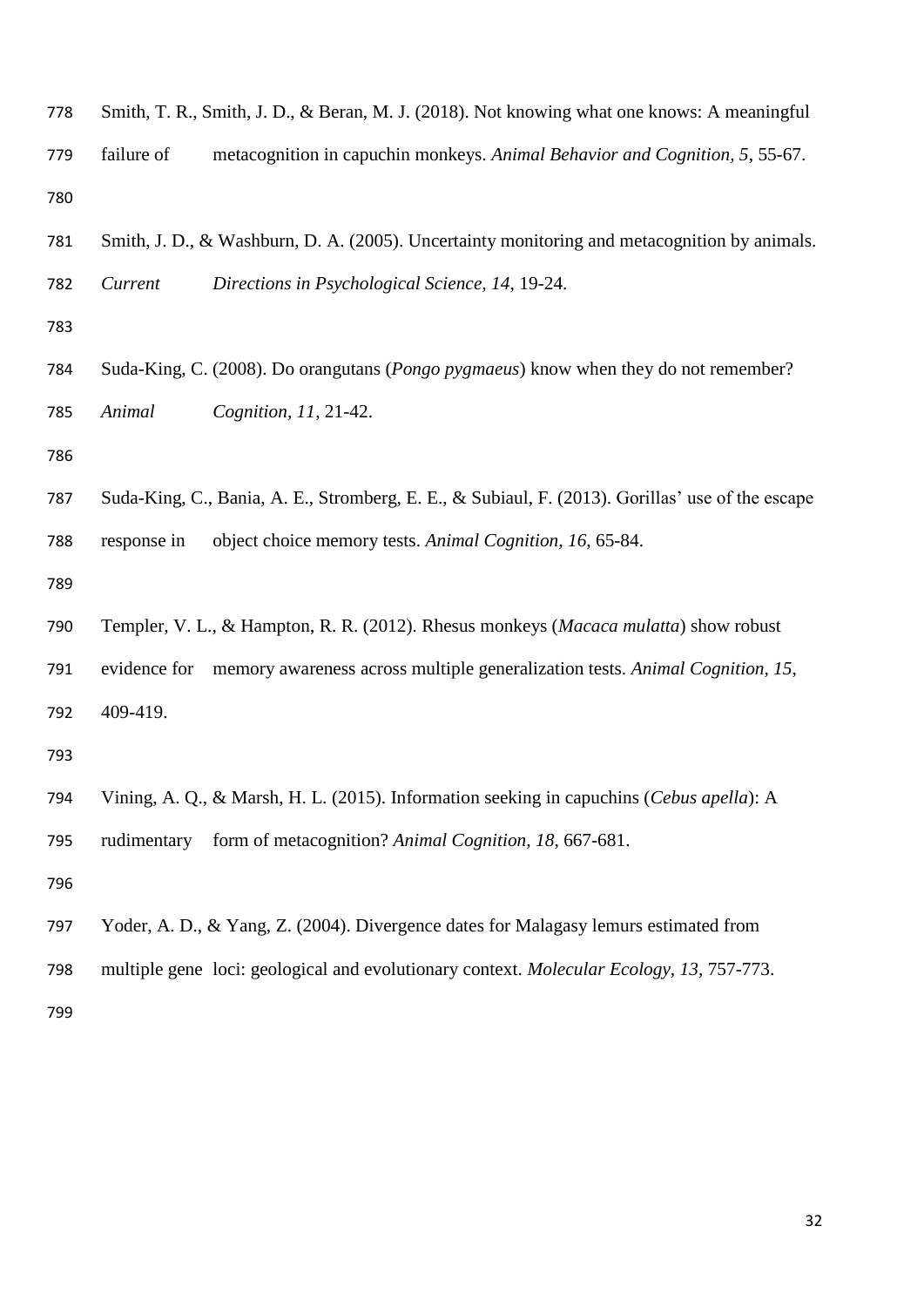| 801 | Table 1: Subjects' age, sex, enclosure number, experiment participation and trials to criterion |
|-----|-------------------------------------------------------------------------------------------------|
| 802 | performance (9/10 correct responses in two blocks of 10 trials) in the training phase.          |

803

| Subject         | <b>Species</b>     | Age            | Sex         | <b>Enclosure</b> | <b>Experiments</b> | Number of                | <b>Training trials</b> |
|-----------------|--------------------|----------------|-------------|------------------|--------------------|--------------------------|------------------------|
| ID              |                    | (years)        |             |                  | Completed          | trials to                | (number                |
|                 |                    |                |             |                  | $(T = Training)$   | criterion                | received***)           |
| RB1             | Red Bellied        | $\overline{2}$ | $\mathsf F$ | $\mathbf 1$      | T, 1, 2            | 20                       | 29                     |
| RB <sub>2</sub> | <b>Red Bellied</b> | 9              | F           | $\mathbf{1}$     | T, 1, 2            | 20                       | 41                     |
| RB3             | <b>Red Bellied</b> | $\mathbf{1}$   | $\mathsf F$ | $\mathbf{1}$     | None               |                          | -                      |
| RB4             | Red Bellied        | 14             | M           | 1                | None               | $\overline{\phantom{0}}$ | $\qquad \qquad -$      |
| RB5             | <b>Red Bellied</b> | 18             | F           | 3                | T, 1, 2            | 20                       | 20                     |
| RB6             | <b>Red Bellied</b> | 3              | F           | 3                | T, 1, 2            | 20                       | 20                     |
| RT1             | <b>Ring Tailed</b> | $11\,$         | M           | $1/2^*$          | T, 1, 2            | 20                       | 20                     |
| RT <sub>2</sub> | <b>Ring Tailed</b> | 6              | $\mathsf F$ | $1/2*$           | $T^{**}$           | 20                       | 20                     |
| RT3             | <b>Ring Tailed</b> | 3              | $\mathsf F$ | $\overline{2}$   | None               | $\overline{\phantom{0}}$ | -                      |
| RT4             | <b>Ring Tailed</b> | 3              | F           | $\overline{2}$   | T, 1, 2            | 20                       | 24                     |
| RT5             | <b>Ring Tailed</b> | 3              | F           | $\overline{2}$   | T, 1, 2            | 20                       | 46                     |
| RT <sub>6</sub> | <b>Ring Tailed</b> | 3              | F           | $\overline{2}$   | T, 1, 2            | 20                       | 36                     |
| RT7             | <b>Ring Tailed</b> | 3              | F           | $\overline{2}$   | $T^*$              | 20                       | 44                     |
| BW1             | Black &            | 14             | F           | 3                | T, 1, 2            | 20                       | 30                     |
|                 | White              |                |             |                  |                    |                          |                        |
| BW <sub>2</sub> | Black &            | 14             | F           | 3                | T, 1, 2            | 20                       | 22                     |
|                 | White              |                |             |                  |                    |                          |                        |
| BW <sub>3</sub> | Black &            | 15             | $\mathsf F$ | 3                | None               |                          |                        |
|                 | White              |                |             |                  |                    |                          |                        |

804 \*Subjects RT1 and RT2 were moved from enclosure 1 to enclosure 2 after completion of training.

805 \*\* Subjects RT2 and RT7 died before Experiment 1 commenced.

806 \*\*\* As subjects were not separated during testing, access could not be restricted to the apparatus.

807 Thus, all individuals who reached criterion level did so in the first two blocks (Trials = 20), but continued

808 to make responses on other trials. We include how many responses each individual made in total for 809 transparency (see text for further explanation).

810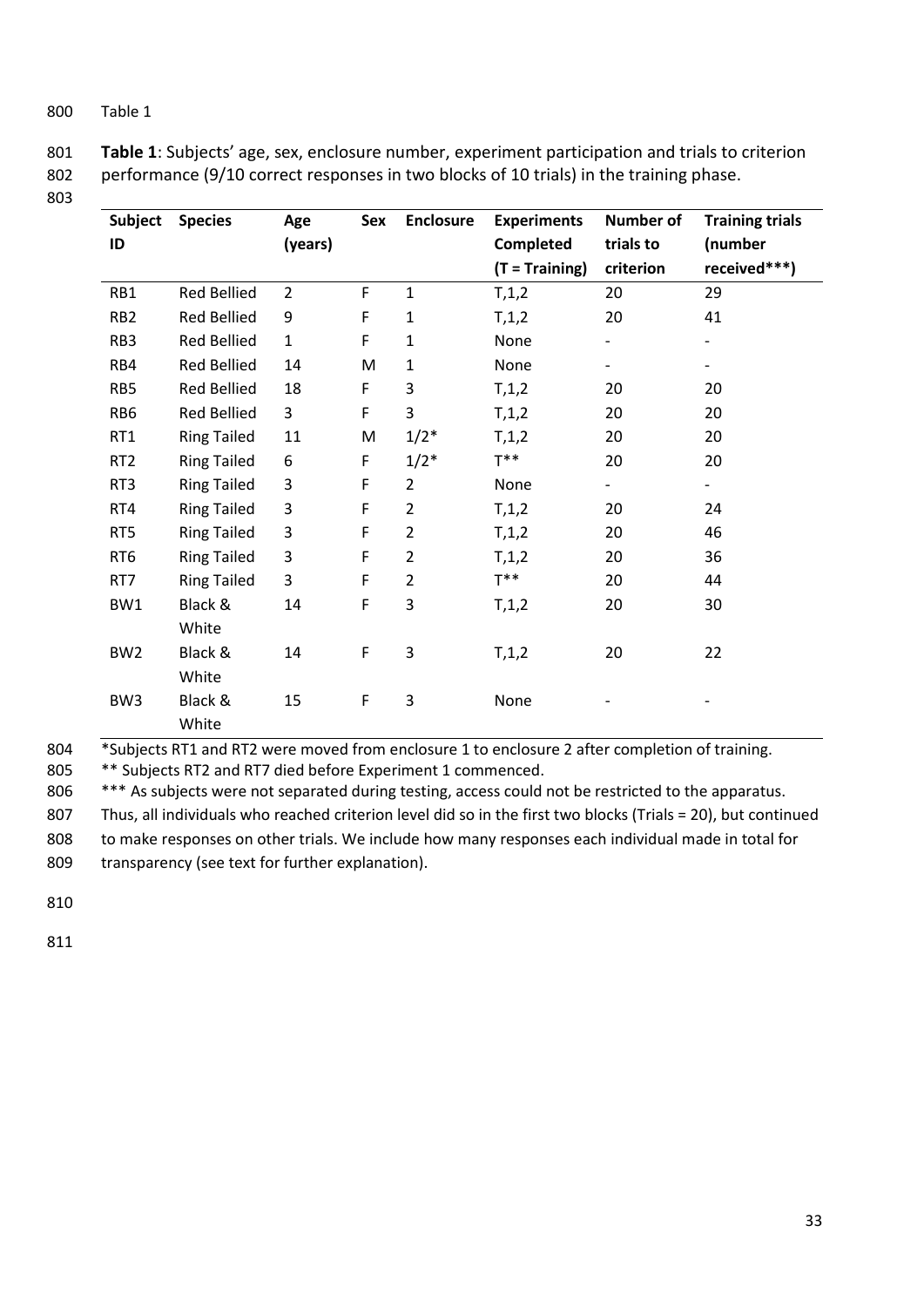813

- 814 **Table 2**: Number of correct and incorrect responses, no selections and binomial results by
- 815 subject in Experiment 1 (\* = significant at 0.05 level, \*\* = significant at 0.01 level). If subjects did
- 816 not make a response (no selection), we did not include this in the binomial test or GEE analyses.
- 817

| <b>Subject</b>  | <b>Species</b>           | Sex | Correct   | <b>Incorrect</b> | No selection | <b>Binomial results</b> |
|-----------------|--------------------------|-----|-----------|------------------|--------------|-------------------------|
| ID              |                          |     | responses | responses        |              |                         |
| RB1             | <b>Red Bellied</b>       | F   | 11        | 5                | 4            | 0.067                   |
| RB <sub>2</sub> | <b>Red Bellied</b>       | F   | 20        | 0                | 0            | $0.000**$               |
| RB <sub>5</sub> | <b>Red Bellied</b>       | F   | 15        | 1                | 4            | $0.000**$               |
| RB <sub>6</sub> | <b>Red Bellied</b>       | F   | 19        | 1                | 0            | $0.000**$               |
| RT1             | <b>Ring Tailed</b>       | M   | 19        | 1                | 0            | $0.000**$               |
| RT4             | <b>Ring Tailed</b>       | F   | 15        | 5                | 0            | $0.015*$                |
| RT5             | <b>Ring Tailed</b>       | F   | 20        | $\mathbf{0}$     | 0            | $0.000**$               |
| RT <sub>6</sub> | <b>Ring Tailed</b>       | F   | 18        | 1                | 1            | $0.000**$               |
| BW <sub>1</sub> | Black & White            | F   | 16        | 3                | 1            | $0.002**$               |
| BW <sub>2</sub> | <b>Black &amp; White</b> | F   | 16        | 3                |              | $0.002**$               |

818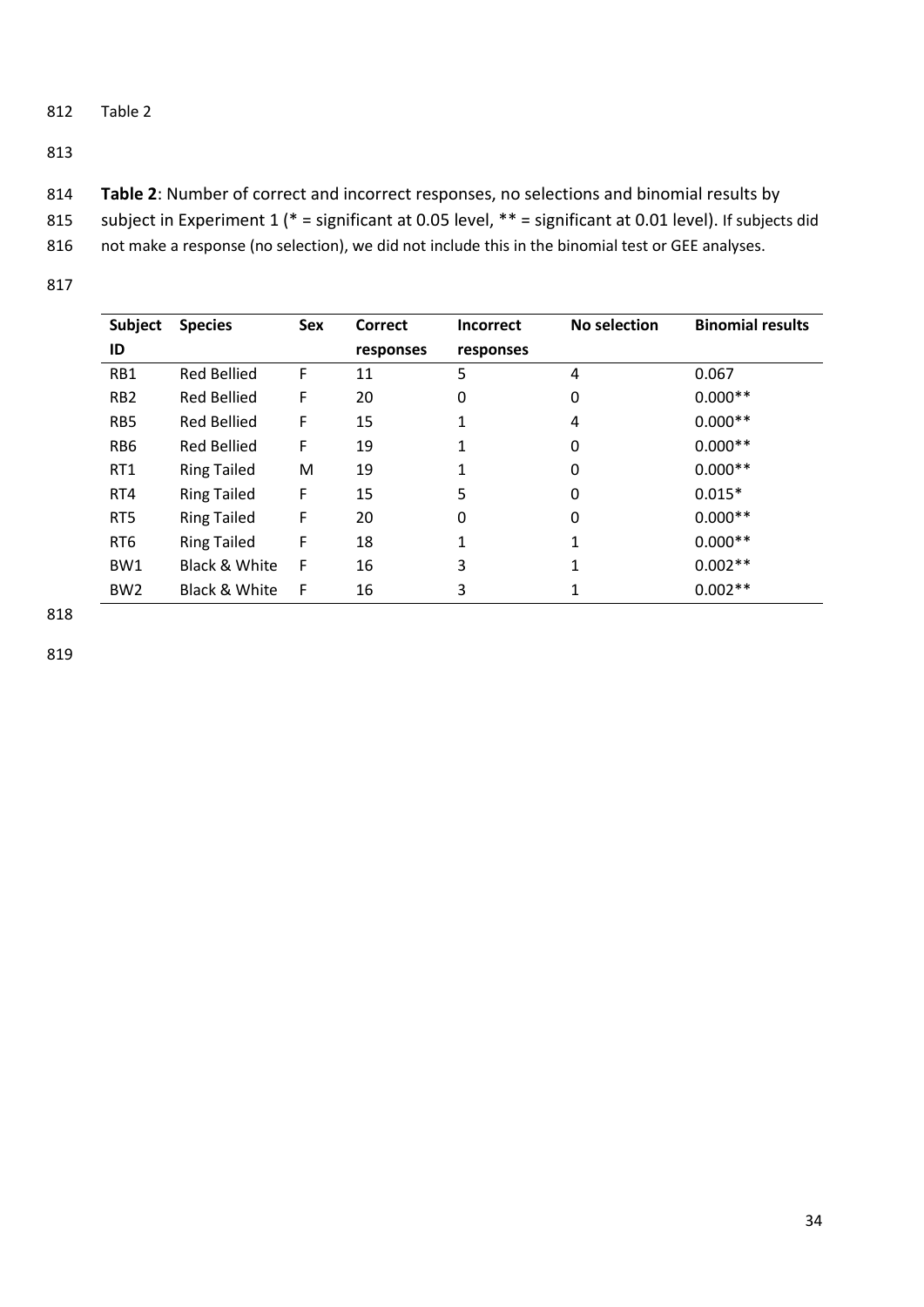#### 821

- 822 Table 3: Number of correct and incorrect responses, no selections and binomial results by 823 subject in Experiment 2. Binomial test results relate to performance on opaque tubes only as 824 all subjects responded correctly on all clear tube presentations, with seen and unseen trials 825 pooled for these analyses (\* = significant at 0.05 level, \*\* = significant at 0.01 level). If subjects 826 did not make a response (no selection), we did not include the trial in the binomial tests tor
- 827 GEE analyses.
- 828

829

| Subject         | <b>Correct</b>    | <b>Correct</b>     | <b>Incorrect</b>   | No selection       | <b>Binomial</b> |
|-----------------|-------------------|--------------------|--------------------|--------------------|-----------------|
| ID              | responses         | responses          | responses          | responses          | results on      |
|                 | (clear $N = 10$ ) | (opaque $N = 20$ ) | (opaque $N = 20$ ) | (opaque $N = 20$ ) | opaque tubes    |
| RB1             | 10                | 16                 | 1                  | 3                  | $0.002**$       |
| RB <sub>2</sub> | 10                | 16                 | 1                  | 3                  | $0.002**$       |
| RB5             | 10                | 19                 | 1                  | $\mathbf 0$        | $0.000**$       |
| RB <sub>6</sub> | 10                | 18                 | 1                  | 1                  | $0.000**$       |
| RT1             | 10                | 16                 | 3                  | 1                  | $0.001**$       |
| RT4             | 10                | 19                 | 0                  | 1                  | $0.000**$       |
| RT <sub>5</sub> | 10                | 20                 | 0                  | 0                  | $0.000**$       |
| RT <sub>6</sub> | 10                | 18                 | 1                  | 1                  | $0.000**$       |
| BW1             | 10                | 14                 | 6                  | 0                  | 0.369           |
| BW <sub>2</sub> | 10                | 18                 | 2                  | 0                  | $0.000**$       |

830

831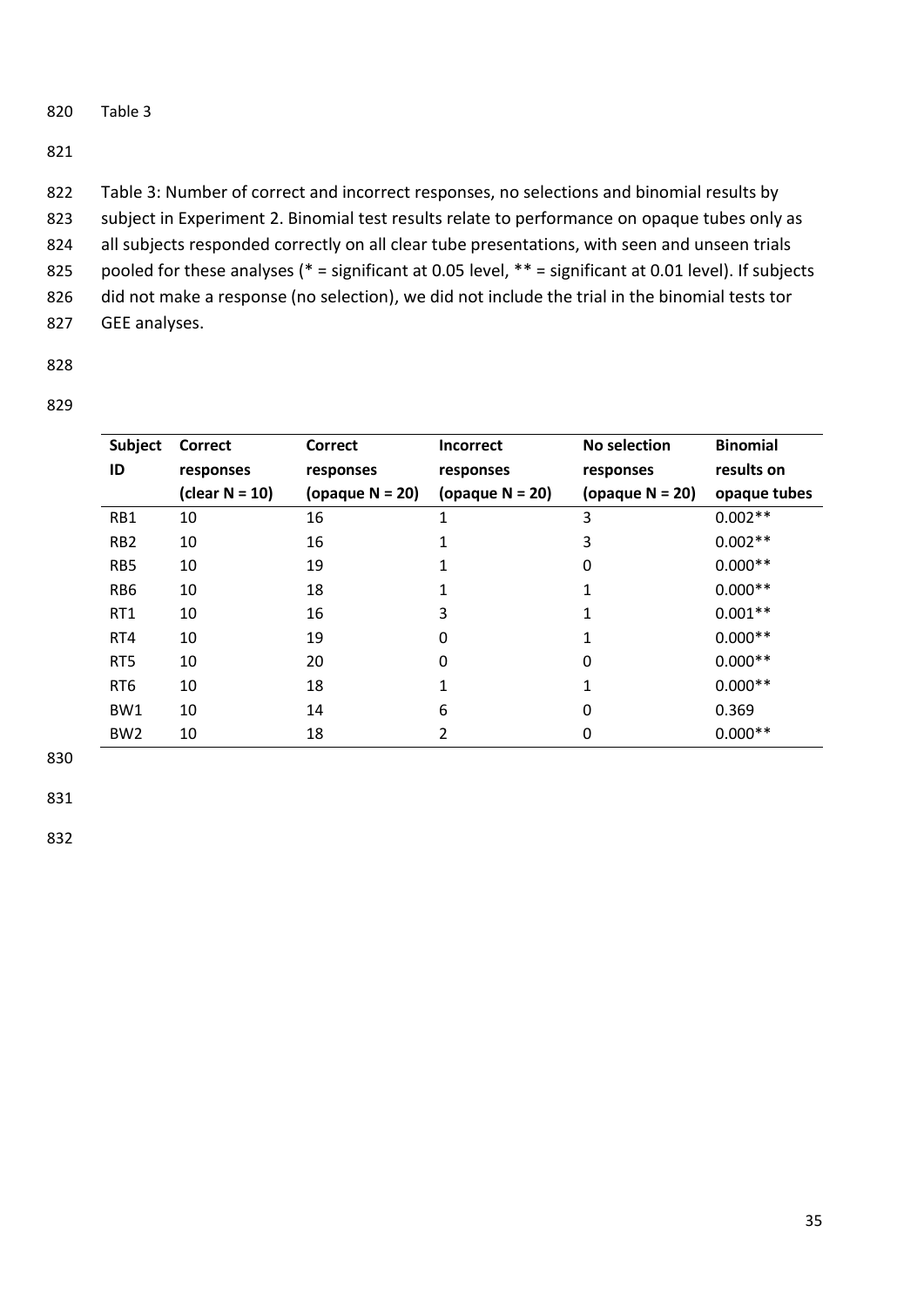834 **Table 4:** GEE model parameters for Experiment 2 with **number of looks** as the dependent variable and

835 trial type (seen or unseen) and tube type (clear or opaque) as factors. Only trials where a response was

836 made are considered. Significant results are highlighted in bold text (\*p < 0.05, \*\* p < 0.01). Trial type

837 did significantly influence number of looks with more looks occurring in the unseen trials. Tube type did

838 not impact looking behaviour, however there were more looks displayed when the tube was opaque

839 and baiting unseen compared to seen, clear trials.

| Parameter               | Label         | ß         | df           | $X^2$     | P-value   |
|-------------------------|---------------|-----------|--------------|-----------|-----------|
| Trial type              | Seen          | $-0.168$  | 1            | 4.543     | $0.033*$  |
|                         | Unseen        | $\bullet$ |              | ٠         | $\bullet$ |
| Tube type               | Clear         | $-0.127$  | $\mathbf{1}$ | 2.275     | 0.253     |
|                         | Opaque        | $\bullet$ |              | $\bullet$ | $\bullet$ |
| Trial type*tube<br>type | Seen*Clear    | $-0.319$  |              | 6.732     | $0.009**$ |
|                         | Seen*Opaque   | $-0.158$  |              | 2.799     | 0.094     |
|                         | Unseen*Clear  | $-0.132$  |              | 1.305     | 0.253     |
|                         | Unseen*Opaque | $\bullet$ |              | ٠         | $\bullet$ |

840

841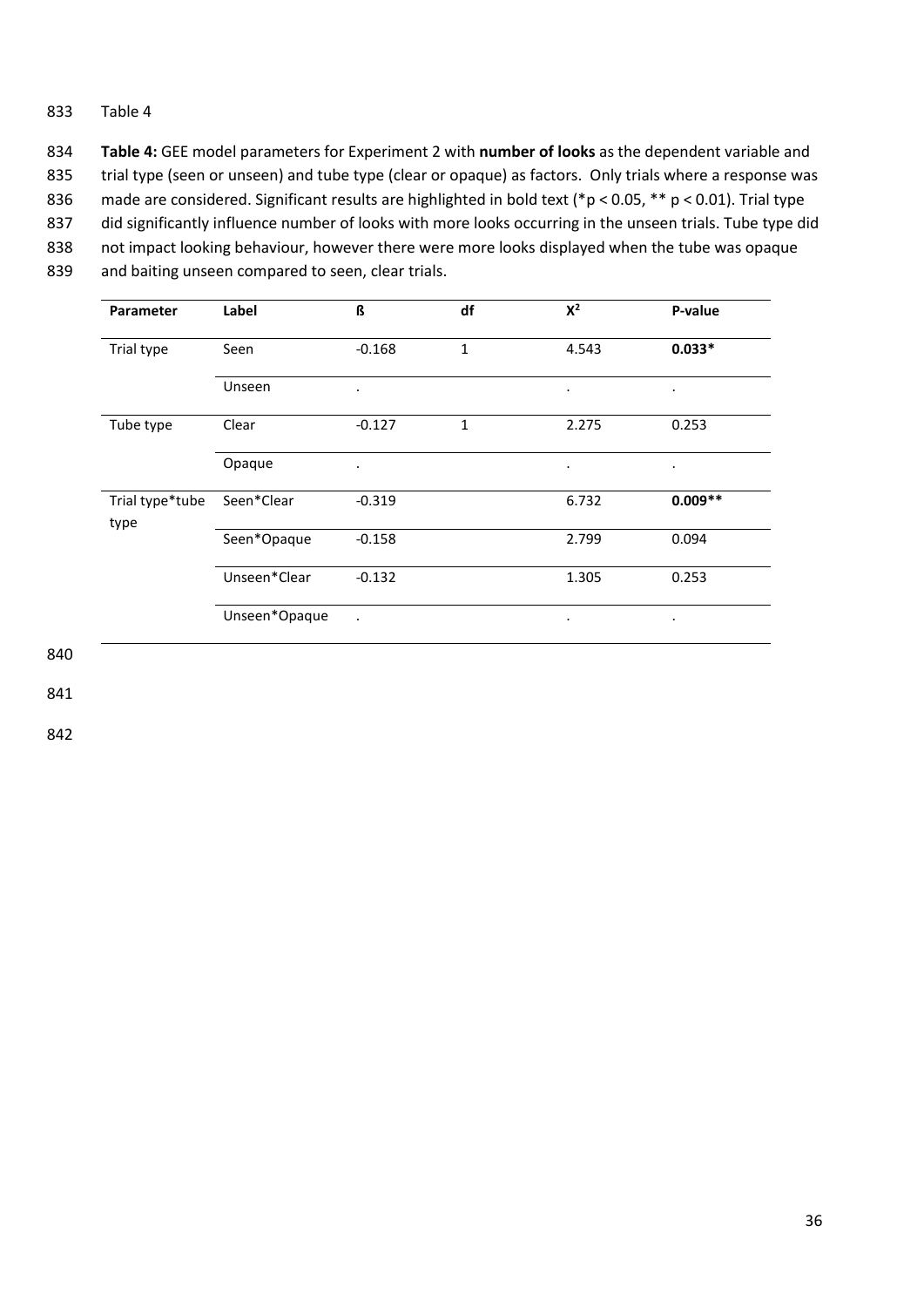Figure 1



- 
- **Figure 1:** (a) Clear tubes used during training and Experiment 2, showing wooden stoppers used
- 847 throughout testing. (b) Opaque tubes used in Experiment 1 and 2. (c) Wooden ramp used during
- Experiment 2 to raise the end where subjects made a choice, shown with opaque tubes mounted on
- top.
- 
-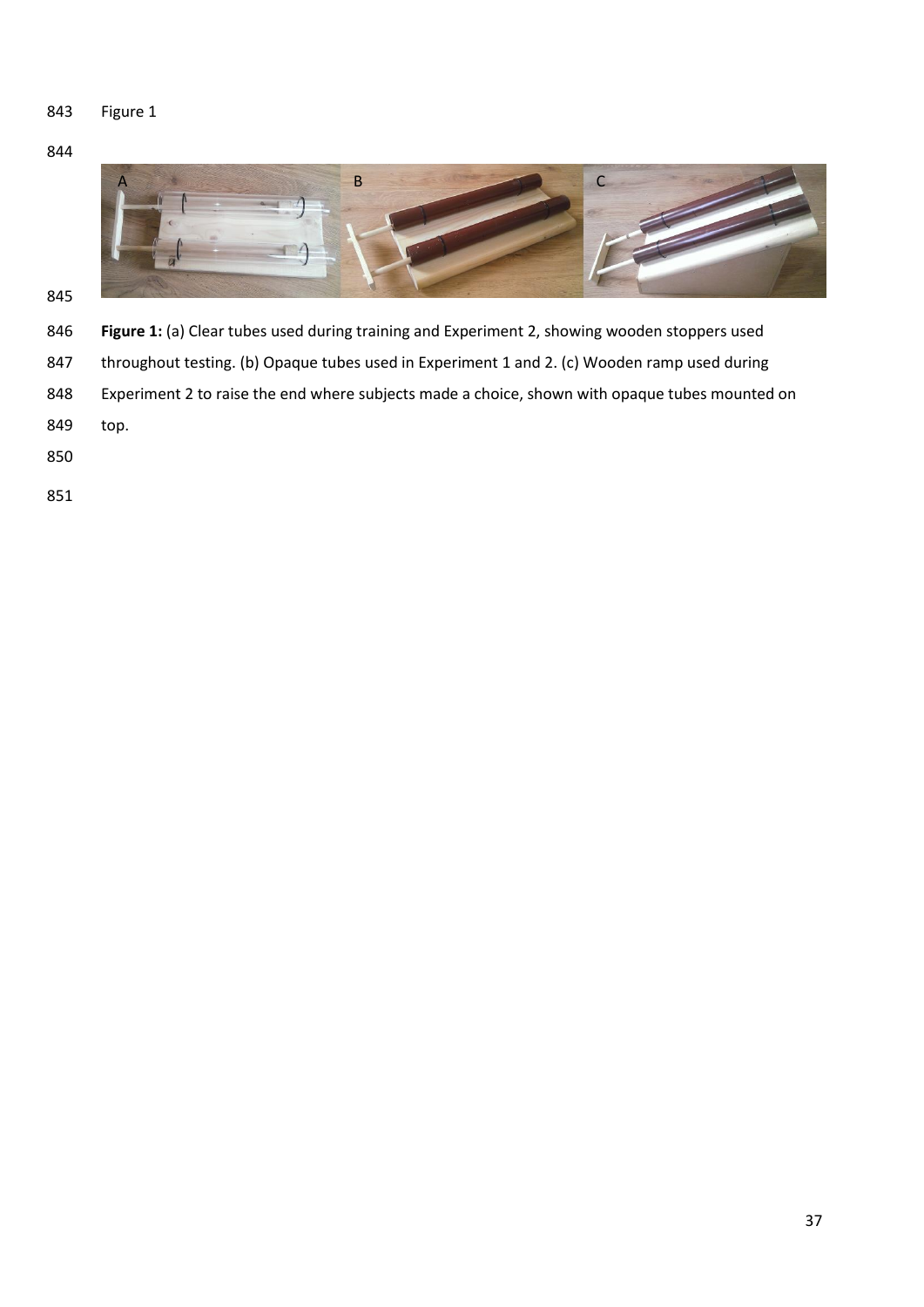# Figure 2





- 
- 
- 

856<br>857 Figure 2: Mean number of looks observed in seen and unseen trials using clear (solid bars, N = 10) and 858 opaque (patterned bars, N = 20) tubes. Error bars represent SE. With both clear and opaque tubes, more looks occurred in the unseen condition.

- 
- 
- 
- 
- 
- 
-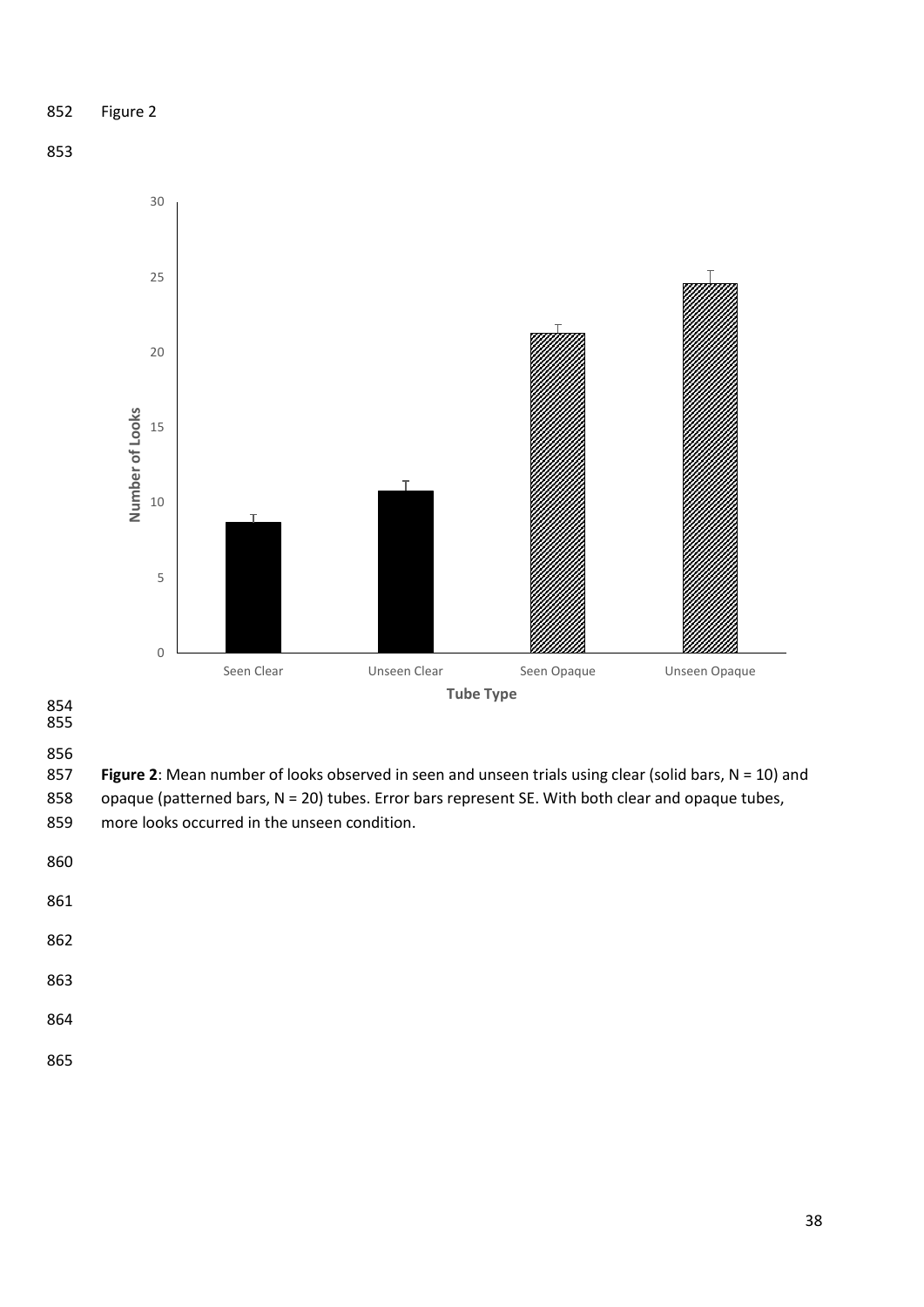- **Do lemurs know when they could be wrong?: An investigation of information seeking in three species**
- **of lemur (***Lemur catta***,** *Eulemur rubriventer***,** *Varecia variegata***).**
- **Heather K. Taylor, Clare L. Cunningham and Scott Hardie**
- **Evolutionary and Biological Approaches to Behaviour Research Group**
- **Division of Psychology, Abertay University**
- **Electronic Supplementary Material:**
- **In all models, subject identity is the within subject factor and trial number, the between subject**

**factor. Alpha is set at 0.05 for all significance values. Only trials where a response was made are** 

**included in the analyses as a null response does not necessarily imply a lack of knowledge.** 

**Table S1:** GEE models for Experiment 1 with **number of correct responses** as the dependent variable

876 and trial type and presence or absence of looking behaviour as factors, showing goodness of fit (QIC),

parameter estimates and significance (\*p < 0.05, \*\* p < 0.01). Bold text identifies best model (based on

QIC) reported in manuscript and significant results.

| Model          | QIC     | Parameter            | Label   | ß         | $X^2$     | P-value   |
|----------------|---------|----------------------|---------|-----------|-----------|-----------|
| $\mathbf{1}$   | 130.032 | Trial type           | Seen    | $-0.655$  | 1.760     | 0.185     |
|                |         |                      | Unseen  | ٠         | $\bullet$ | ٠         |
| $\overline{2}$ | 131.504 | Trial type           | Seen    | $-0.704$  | 0.1.961   | 0.161     |
|                |         |                      | Unseen  | $\bullet$ | $\bullet$ | ٠         |
|                |         | Looking<br>behaviour | Present | 0.819     | 0.508     | 0.476     |
|                |         |                      | Absent  | $\bullet$ | $\bullet$ | $\bullet$ |

**Table S2:** GEE models for Experiment 1 with **number of looks** as the dependent variable trial type as a

881 factor, showing goodness of fit (QIC), parameter estimates and significance (\*p < 0.05, \*\* p < 0.01).

Bold text identifies model reported in manuscript and significant results.

| Model | QIC    | Parameter  | Label  | ß        | $X^2$   | P-value |
|-------|--------|------------|--------|----------|---------|---------|
|       | 71.356 | Trial type | Seen   | $-0.087$ | 0.477   | 0.490   |
|       |        |            | Unseen | $\cdot$  | $\cdot$ | $\cdot$ |

- **Table S3:** GEE models for Experiment 1 with **trial duration** as the dependent variable with trial type as a
- 885 factor, showing goodness of fit (QIC), parameter estimates and significance (\*p < 0.05, \*\* p < 0.01).

886 Bold text identifies model reported in manuscript and significant results.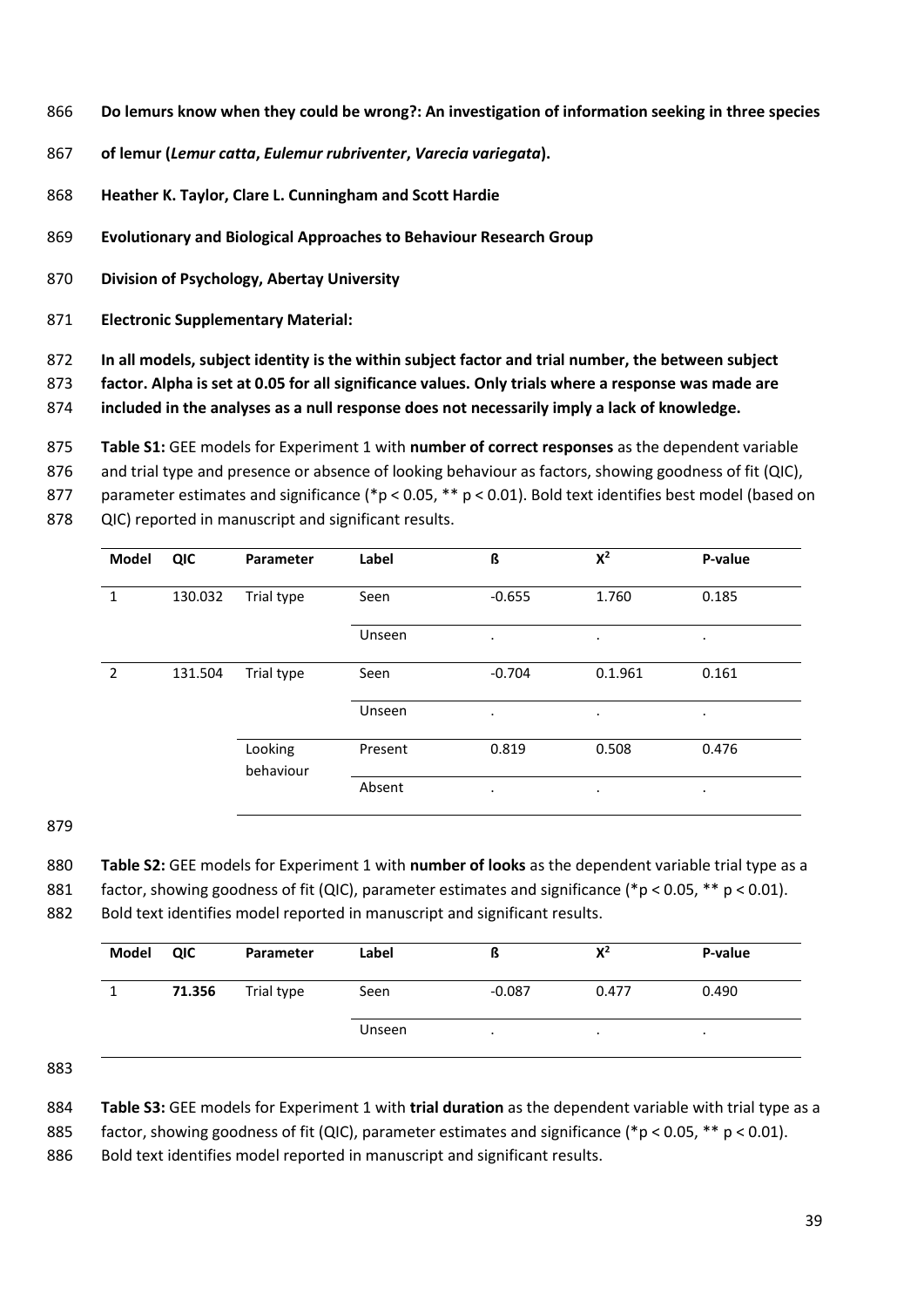| Model | QIC                  | Parameter | Label  | ß        | $X^2$   | P-value |
|-------|----------------------|-----------|--------|----------|---------|---------|
|       | 29883.641 Trial type |           | Seen   | $-0.276$ | 0.022   | 0.881   |
|       |                      |           | Unseen | $\cdot$  | $\cdot$ |         |

888 **Table S4:** GEE models for Experiment 2 with **number of correct responses** as the dependent variable

889 with trial type as a factor, showing goodness of fit (QIC), parameter estimates and significance (\*p <

890 0.05, \*\* p < 0.01). Bold text identifies model reported in manuscript and significant results. Only 891 responses with opaque tubes are included in the analyses as all lemurs responded correctly on all

892 presentations with the clear tubes where reward placement was always visible at the time of choice.

| Model | QIC     | Parameter  | Label  | ß         | $X^2$ | P-value |
|-------|---------|------------|--------|-----------|-------|---------|
|       | 107.330 | Trial type | Seen   | $-1.171$  | 3.770 | 0.052   |
|       |         |            | Unseen | $\bullet$ | ٠     | ٠       |

## 893

894 **Table S5:** GEE models for Experiment 2 with **number of looks** as the dependent variable with trial type 895 as factor, showing goodness of fit (QIC), parameter estimates and significance (\*p < 0.05, \*\* p < 0.01). 896 Bold text identifies model reported in manuscript and significant results. Only responses with opaque 897 tubes are included in the analyses as all lemurs responded correctly on all presentations with the clear 898 tubes where reward placement was always visible at the time of choice.

| <b>Model</b> | QIC    | Parameter  | Label  | ß        | $X^2$ | P-value |
|--------------|--------|------------|--------|----------|-------|---------|
|              | 33.991 | Trial type | Seen   | $-0.158$ | 2.799 | 0.094   |
|              |        |            | Unseen | $\cdot$  |       |         |

# 899

900 **Table S6:** GEE models for Experiment 2 with **number of looks** as the dependent variable with trial type

901 and tube type as factors, showing goodness of fit (QIC), parameter estimates and significance (\*p <

902 0.05, \*\* p < 0.01). Bold text identifies models reported in manuscript and significant results. Both

903 opaque and clear tubes are included in these analyses.

| Model | QIC    | Parameter  | Label      | ß         | $X^2$     | P-value   |
|-------|--------|------------|------------|-----------|-----------|-----------|
| 1     | 56.802 | Trial type | Seen       | $-0.168$  | 4.543     | $0.033*$  |
|       |        |            | Unseen     | $\bullet$ | $\bullet$ | $\bullet$ |
|       |        | Tube type  | Clear      | $-0.127$  | 2.275     | 0.253     |
|       |        |            | Opaque     | $\bullet$ | $\bullet$ | $\bullet$ |
|       |        |            | Seen*Clear | $-0.319$  | 6.732     | $0.009**$ |